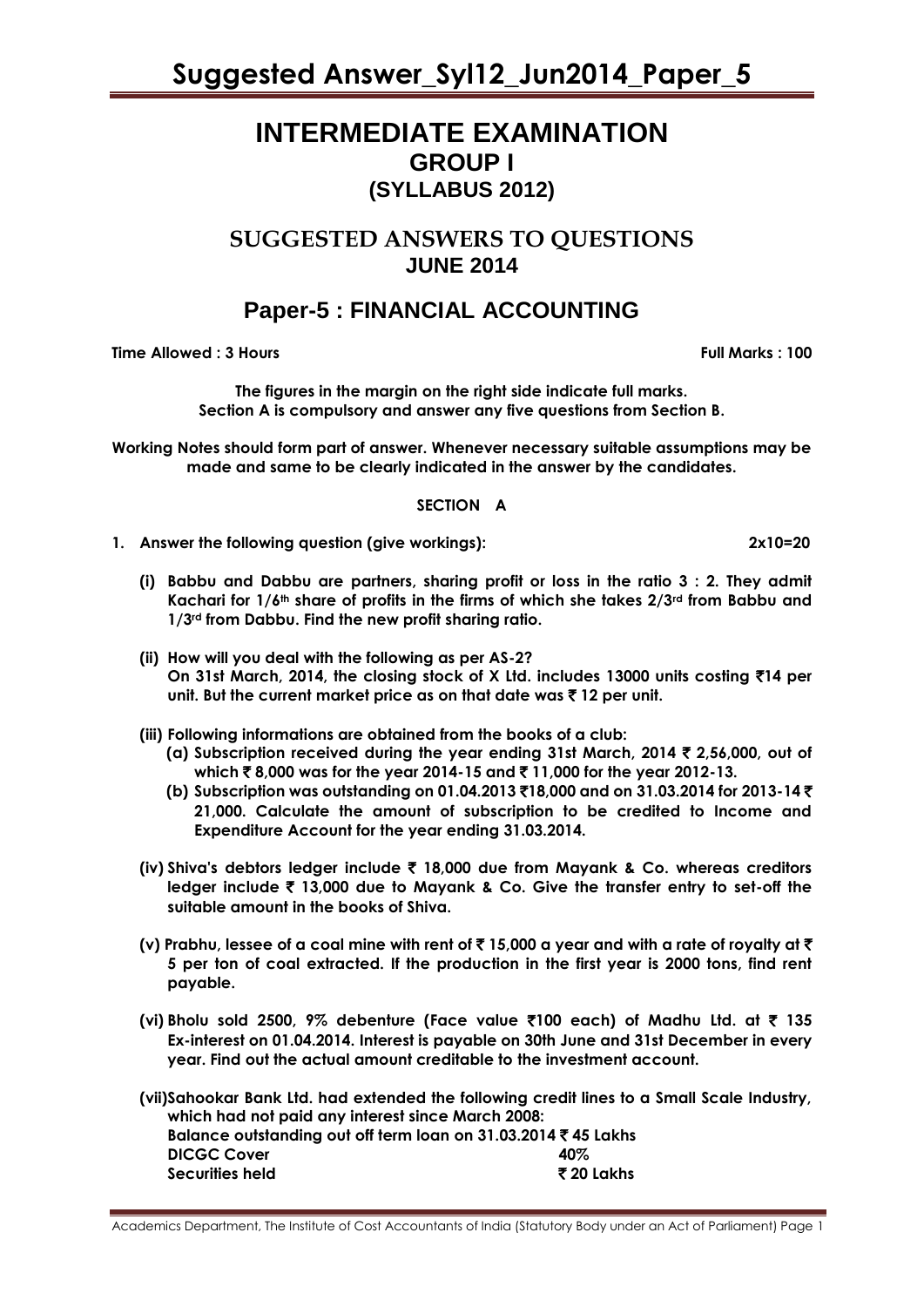#### **Realizable value of securities** ` **18 Lakhs**

**You are required to compute the necessary provisions to be made for the year ended 31st March, 2014.**

**(viii)Calculate the average collection period from the following details by adopting 360 days an year.**

| <b>Average Inventory</b>        |                | ₹ 10,80,000 Gross Profit Ratio        | 10%      |
|---------------------------------|----------------|---------------------------------------|----------|
| <b>Debtors</b>                  |                | ₹6,90,000 Credit sales to total sales | 20%      |
| <b>Inventory Turnover Ratio</b> | 6 Times 1 year |                                       | 360 days |

**(ix)**

| <b>Cost of Machine</b>                     | ₹1,30,000                   |
|--------------------------------------------|-----------------------------|
| <b>Residual value</b>                      | <b>Nil</b>                  |
| Useful life                                | 10 years                    |
| <b>Method of Depreciation in use</b>       | <b>Straight Line Method</b> |
| After 8 years, the machine was revalued to | ₹80.000                     |
| <b>Compute Depreciation as per AS-6.</b>   |                             |

**(x)** ` **30,000 is the annual instalment to be paid for three years (given present value of an annuity of** ` **1 p.a. @ 5% interest is** ` **2.7232). Ascertain the cash price in case of Hire Purchase.**

## **Answer:**

- 1. (i) Sacrifice of Babbu =  $\frac{1}{2} \times \frac{2}{1} = \frac{1}{2}$ 6 3 9 and of Dabbu  $\begin{array}{c} 1 & 1 \\ -x & -\end{array}$ 6 3 18 New share of Babbu =  $\frac{3}{5} \cdot \frac{1}{9} = \frac{27 \cdot 5}{45} = \frac{22}{45}$ New share of Dabbu =  $\frac{2}{1} - \frac{1}{1} = \frac{36 - 5}{20} = \frac{31}{20}$  $\frac{1}{5}$   $\frac{1}{8}$   $\frac{1}{90}$   $\frac{90}{90}$ Share of Kachari =  $\frac{1}{1}$ 6 Hence, new ratio of Babbu, Dabbu and Kachari =  $\frac{22}{45}$ :  $\frac{31}{90}$ :  $\frac{1}{6}$  or 44 : 31 : 15
	- (ii) According to AS 2, Valuation of inventories, an assessment is made of net realizable value as at each balance sheet date. Hence, the value of stock should be 13,000 units  $@ \t{F} 12 = ₹ 1,56,000$ .

## **Alternative answer:**

According to AS – 2, Inventories are valued at cost or net realisable value whichever is less. Hence, the value of stock should be 13,000 units @ ₹12 each i.e. 13,000  $\times$  ₹12 = ₹1,56,000.

**Note :** It is assumed that the current market price is net realizable value in absence of any other information.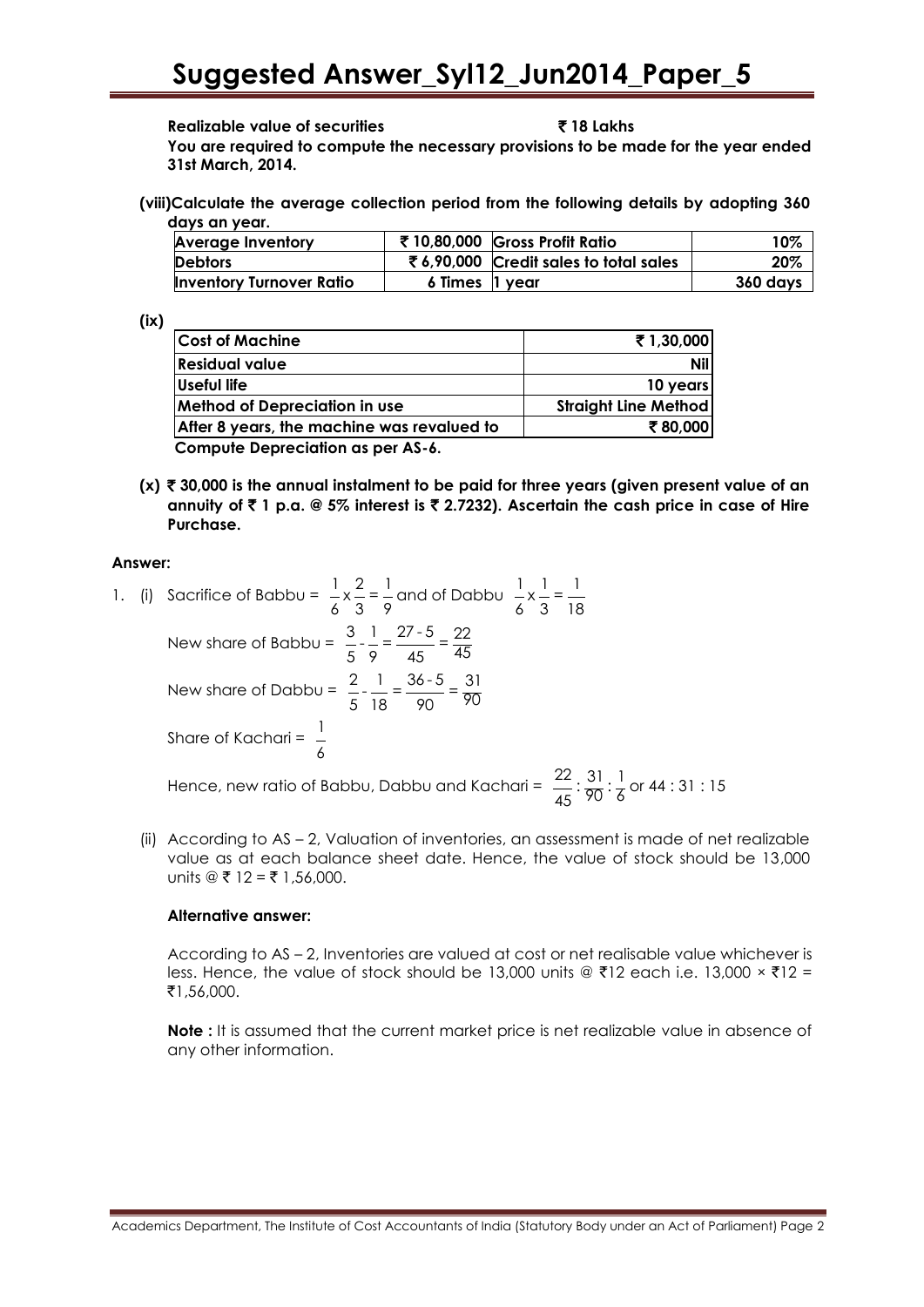(iii) Computation of the amount creditable to Income & Expenditure Account:

| Particulars                                                      |          |
|------------------------------------------------------------------|----------|
| Subscription received during 2013 - 14                           |          |
| Less: Subscription received in advance<br>₹8,000                 |          |
| Subscription received for 2012-13<br>₹ 11,000                    | 19,000   |
|                                                                  | 2,37,000 |
| Add: Subscription outstanding on 31.03.2014 for the year 2013-14 |          |
| Amount creditable to Income & Expenditure A/c                    |          |

(iv)

# Journal of Shiva

| <b>Particulars</b>                        |    | Debit  | Credit (₹ |
|-------------------------------------------|----|--------|-----------|
| Creditors Ledger Adjustment A/c           | r. | 13,000 |           |
| To Debtors Ledger Adjustment A/c          |    |        | 13,000    |
| (Being transfer entry to set-off balance) |    |        |           |

 $(v)$  ₹ 15,000 (being assured Rent).

Here,

- (a) Royalty payable =  $\bar{z}$ 5 × 2,000 = ₹10,000
- (b) Minimum Rent =  $\overline{3}15,000$  (as per question).

Rent Payable is the higher of (a) and (b) i.e.  $\bar{z}$ 15,000.

<sup>(</sup>vi)

| Particulars                                                  |          |
|--------------------------------------------------------------|----------|
| Total amount received on sale 2500 x ₹ 135                   | 3,37,500 |
| Add: Interest from 01.01.2014 to 30.03.2014 i.e., 3 months = |          |
| $(2,500 \times 100 \times 9/100 \times 3/12)$                |          |
| Actual amount to be credited to investment A/c               | 3,43,125 |

(vii)Computation of provision to be made for the year ended 31<sup>st</sup> March, 2014:

| Particulars                                    | ₹ in lakhs |
|------------------------------------------------|------------|
| Balance outstanding of term loan on 31.03.2014 | 45.00      |
| Less: Realizable value of securities           | 18.00      |
|                                                | 27.00      |
| Less: DICGC Cover @ 40%                        | 10.8C      |
| Unsecured loan                                 |            |

| Provision required                       | $\bar{\tau}$ in lakhs |
|------------------------------------------|-----------------------|
| 100% for unsecured portion ₹ 16.20 lakhs | 16.20                 |
| 100% for secured portion ₹ 18 lakhs      | 18 OC                 |
| Total provision required                 | $-34.2$               |

(viii)

| 1. $\vert$ Cost of goods Sold = Inventory Turnover Ratio x Avg. Inventory                                                                                           | $6 \times \overline{5}$ 10,80,000<br>= ₹ 64,80,000 |
|---------------------------------------------------------------------------------------------------------------------------------------------------------------------|----------------------------------------------------|
| Total Sales = Cost of Goods Sold + Gross Profit of 10% on Sales<br>$=$ Cost of Goods Sold + (10/90 x Cost of Goods Sold)<br>$=$ ₹ 64,80,000 + (10/90 x ₹ 64,80,000) | $= ₹72,00,000$                                     |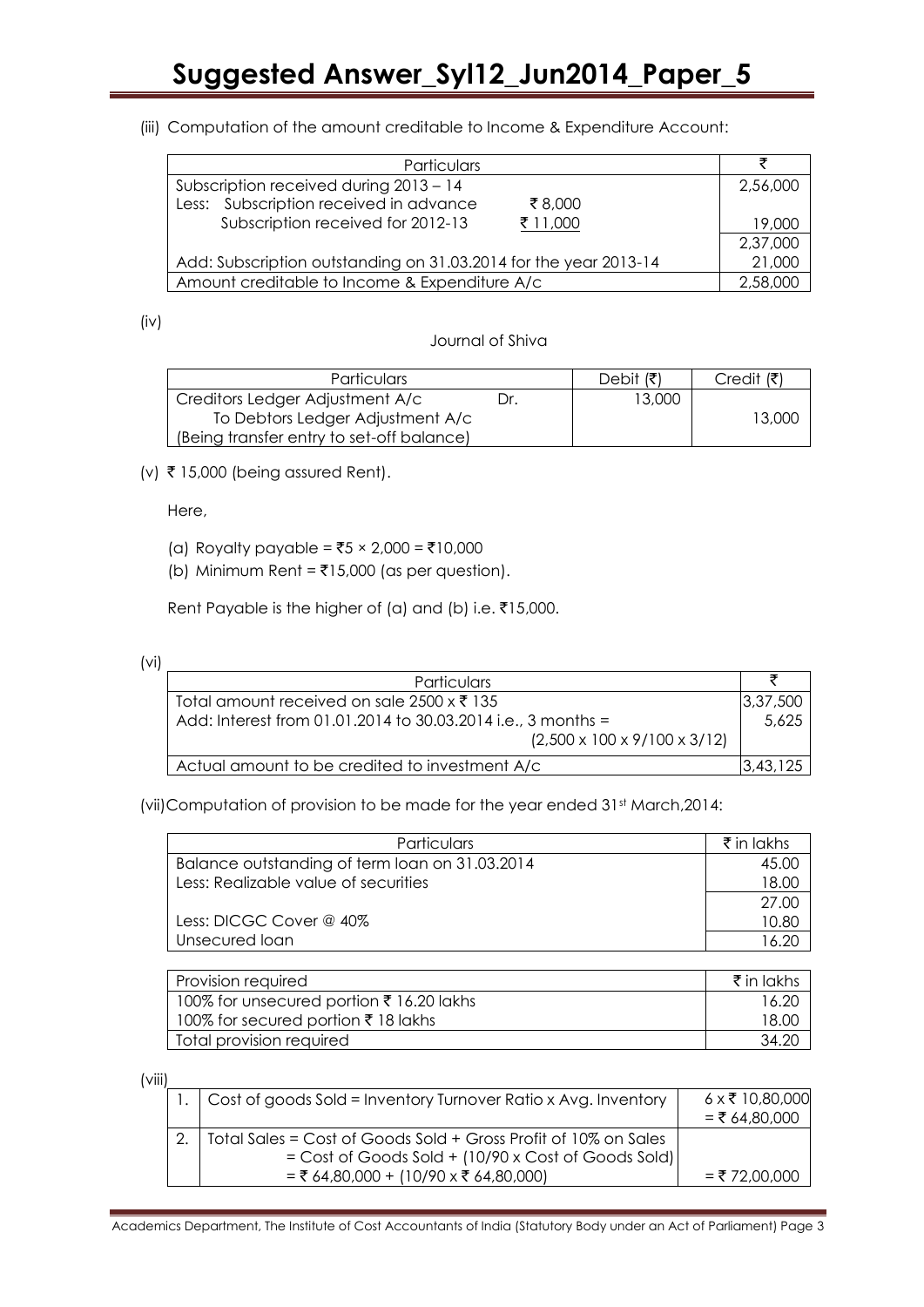|    | Credit Sales = 20% of Total Sales                        | $= ₹ 14,40,000$ |
|----|----------------------------------------------------------|-----------------|
| 4. | Debtors Turnover Ratio = Credit Sales ÷ Average Debtors  |                 |
|    | $= 14,40,000 \div 6,90,000$                              | $= 2.09$ times  |
|    | Average Collection Period = 360 ÷ Debtors Turnover Ratio |                 |
|    | $= 360 \div 2.09$                                        | $= 173$ days    |
|    |                                                          | (approximately) |

## **Alternative answer:**

Without calculating debtors turnover ratio average collection period can also be calculated as under :

 $\alpha$  calculated as under :<br>Average Collection Period =  $\frac{\text{Average Debors}}{\text{Credit Sales}} \times 360$  $=$   $\frac{6,90,000}{14,40,000}$   $\times$  360 = 173 days (Approx)

(ix) Computation of Depreciation as per AS – 6:

|                | Particulars                                                                    | Amount (₹) |
|----------------|--------------------------------------------------------------------------------|------------|
| A              | Original Cost                                                                  | 1,30,000   |
| B              | Less: Aggregate Depreciation up to 8 years $[3, 1, 30, 000 - Nil] \times 8/10$ | 1,04,000   |
| $\overline{C}$ | Existing unamortized Depreciable Amount (A-B)                                  | 26,000     |
| . D            | Add: Profit on Revaluation (80,000 - 26,000)                                   | 54,000     |
| E              | Revised unamortized depreciable amount (C+D)                                   | 80,000     |
|                | Depreciation for 9 <sup>th</sup> year (₹80,000/2)                              | 40,000     |

(x) Computation of Cash Price in case of Hire Purchase:

| Amount of Installment | <b>Present Value</b>         |
|-----------------------|------------------------------|
|                       | 2.7232                       |
| ₹ 30.000              | $2.7232 \times \xi$ 30,000 / |
| Cash Price is         | ₹81.696                      |

# **SECTION - B**

- **2. (a) On 1st April, 2013 the balance of provision for bad and doubtful debts was** ` **13,000. The bad debts during the year 2013-14 were** ` **9,500. The sundry debtors as on 31st March, 2014 stood at** ` **3,25,000 out of these debtors of** ` **2,500 are bad and cannot be realized. The provision for bad and doubtful debts is to be raised to 5% on sundry debtors.**
	- **(i) Pass necessary adjustment entries for bad debts and its provision on 31st March, 2014.**
	- **(ii) Prepare the necessary ledger accounts.**
	- **(iii) Show the relevant items in the profit and loss account and Balance Sheet.**

**(3+3+2=8)**

**(b) The following information and details are provided to you by the Mahi Electricity Supply Company for the year ending 31st March, 2014:**

| 8% Investments of the reserve fund          | 2,10,00,000 |
|---------------------------------------------|-------------|
| 8% Investments of the contingencies reserve | 1,90,00,000 |
| 14% Debentures                              | 1,80,00,000 |
| <b>Development Reserve</b>                  | 15,60,000   |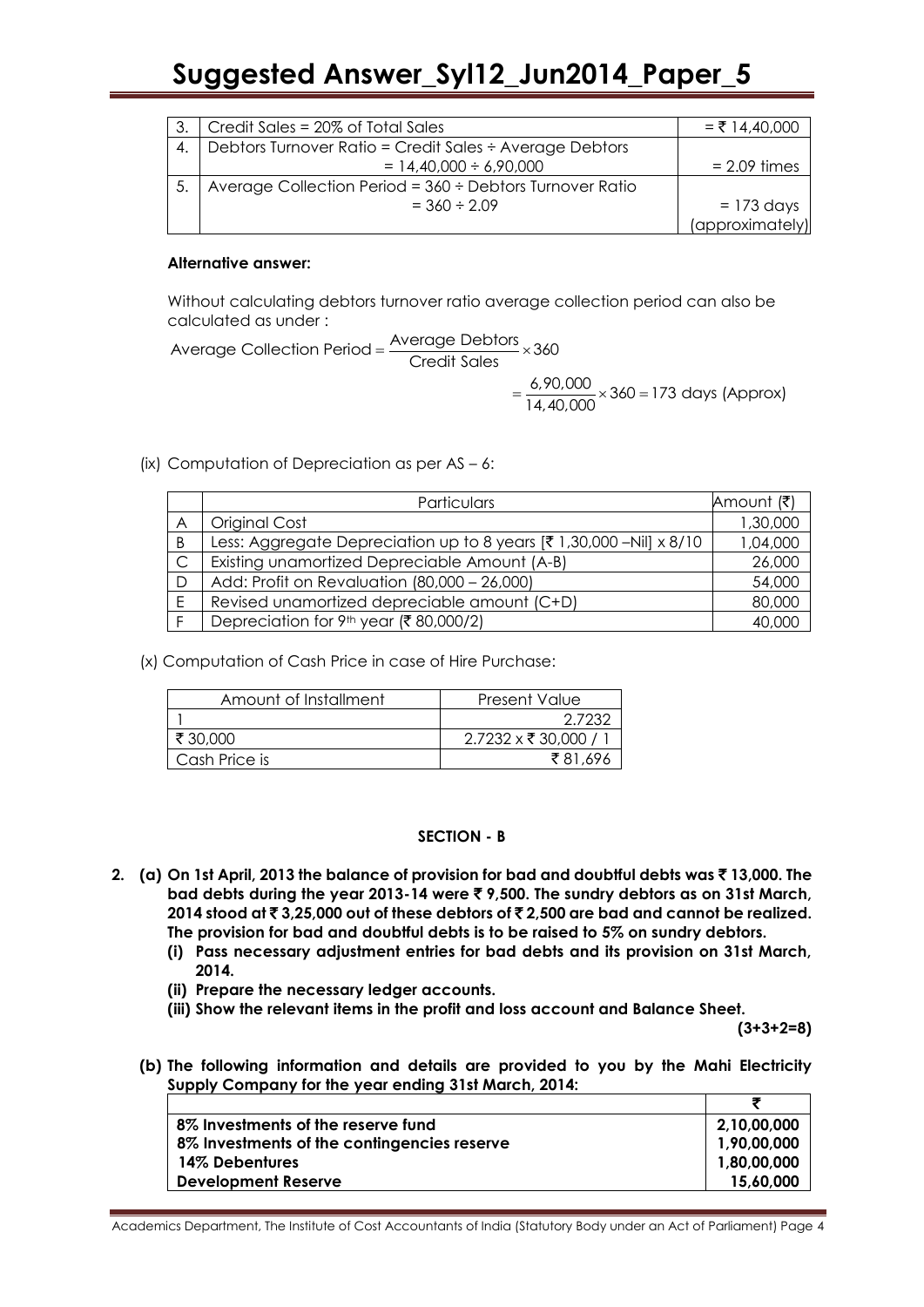| Loan from Electricity Board                                                                                            | 3,50,00,000 |
|------------------------------------------------------------------------------------------------------------------------|-------------|
| Capital Base                                                                                                           | 6,57,25,000 |
| RBI rate of the relevant date                                                                                          | $8\%$       |
| <b>Profit before debenture interest</b>                                                                                | 1.14.65.300 |
| $\mathbf{V}$ are constructed to controlled to the construction of the control of the collection of the construction of |             |

**You are required to calculate the reasonable return and show the disposal of surplus. 8**

#### **Answer:**

2. (a) (i)

#### In the Books of ……………… Journal

| Date | Particulars                                                |     | Debit<br>(₹) | Credit<br>(₹) |
|------|------------------------------------------------------------|-----|--------------|---------------|
|      | 31.03.14 Bad Debts A/c                                     | Dr. | 2,500        |               |
|      | To Sundry Debtors A/c                                      |     |              | 2,500         |
|      | (Being bad debts)                                          |     |              |               |
|      | 31.03.14 Provision for Bad & Doubtful Debts A/c            | Dr. | 12,000       |               |
|      | To Bad Debts A/c                                           |     |              | 12.000        |
|      | (Being Bad Debts during the year)                          |     |              |               |
|      | 31.03.14 Profit and Loss A/c                               | Dr. | 15,125       |               |
|      | To Provision for Bad & Doubtful Debts A/c                  |     |              | 15,125        |
|      | (Being provision for Bad Debts transfered to Profit & Loss |     |              |               |
|      | A/c)                                                       |     |              |               |

#### (ii) Ledger

# Bad Debts Account

| Dr.  |                                  |               |      |                                         |        |
|------|----------------------------------|---------------|------|-----------------------------------------|--------|
| Date | Particulars                      | <b>Amount</b> | Date | Particulars                             | Amount |
|      |                                  |               |      |                                         |        |
|      | $ 31.03.14 $ To Balance b/d      | 9,500         |      | $\vert$ 31.03.14 By Provision for Bad & | 12,000 |
|      |                                  |               |      | Doubtful Debts A/c                      |        |
|      | [31.03.14] To Sundry Debtors A/c | 2,500         |      |                                         |        |
|      |                                  | 2,000         |      |                                         |        |

## Provision for Bad & Doubtful Debts Account

| Dr.  |                               |         |      |                                 | Cr.    |
|------|-------------------------------|---------|------|---------------------------------|--------|
| Date | Particulars                   | lAmount | Date | Particulars                     | Amount |
|      |                               |         |      |                                 |        |
|      | $ 31.03.14 $ To Bad Debts A/c | 12,000  |      | $ 01.04.13 $ By Balance b/d     | 13,000 |
|      |                               |         |      |                                 |        |
|      | 31.03.14 To Balance c/d       | 16,125  |      | 31.03.14 By Profit and Loss A/c | 15,125 |
|      | [5% on (3,25,000 -            |         |      | (b/f)                           |        |
|      | $2,500$ ]                     |         |      |                                 |        |
|      |                               | 28,125  |      |                                 | 28,125 |

#### Sundry Debtors Account

| Dr.  |                         |          |      |                                    |          |
|------|-------------------------|----------|------|------------------------------------|----------|
| Date | Particulars             | Amount   | Date | Particulars                        | Amount   |
|      |                         |          |      |                                    |          |
|      | 31.03.14 To Balance b/d |          |      | 3,25,000 31.03.14 By Bad Debts A/c | 2,500    |
|      |                         |          |      |                                    |          |
|      |                         |          |      | $31.03.14$ By, Balance c/d         | 3,22,500 |
|      |                         | 3,25,000 |      |                                    | 3,25,000 |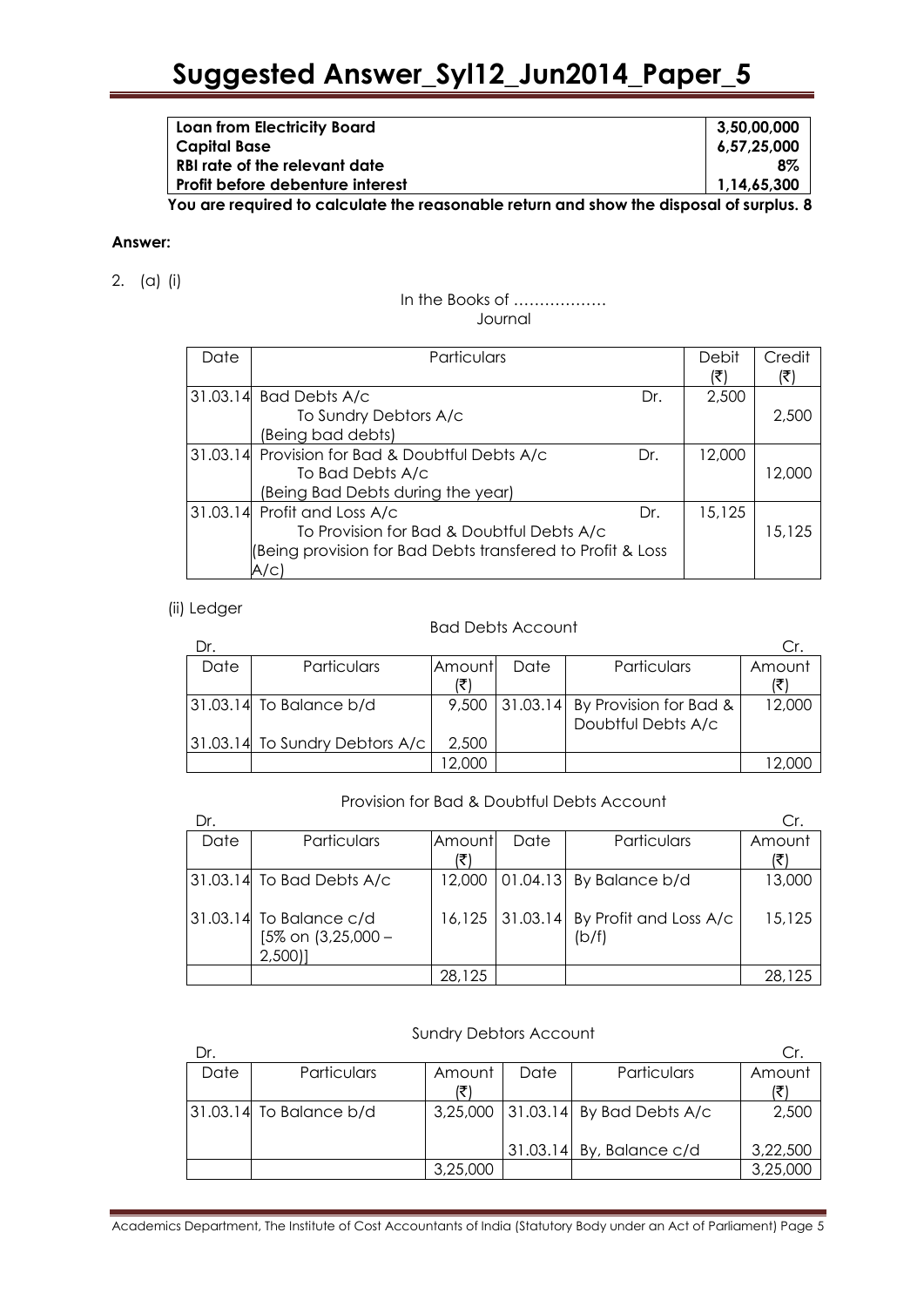(iii)

# Profit and Loss Account For the year ended 31st March, 2014

|        | Amount |
|--------|--------|
|        |        |
| 16.125 |        |
| 12,000 |        |
| 28,125 |        |
| 13,000 | 15,125 |
|        |        |

Balance Sheet as on 31st March, 2014

| Liabilities | Amount (₹) | Assets                        |          | Amount <i>!र</i> |
|-------------|------------|-------------------------------|----------|------------------|
|             |            | <b>Sundry Debtors</b>         | 3,25,000 |                  |
|             |            | Less: Further Bad Debts       | 2,500    |                  |
|             |            |                               | 3,22,500 |                  |
|             |            | Less: Provision for Bad Debts | 16.125   | 3.06.375         |

 $(b)$ 

# COmputation of Reasonable Return

| Particulars                                                                      | Amount (₹) |
|----------------------------------------------------------------------------------|------------|
| Yield at standard rate, i.e., 8% + 2% on capital base                            | 65,72,500  |
| Income from Reserve Fund Investments (8% of 2,10,00,000)                         | 16,80,000  |
| $\frac{1}{2}\%$ on Loans from Electricity Board (3,50,00,000 x $\frac{1}{2}\%$ ) | 1,75,000   |
| 1,80,00,000 1/2% on Debentures ₹ 1,80,00,000                                     | 90,000     |
| 15,60,000 15,60,000 1/2% on Development Reserve ₹                                | 7,800      |
| Reasonable Return                                                                | 85,25,300  |
| <b>Final Distribution</b>                                                        |            |
| Refunded to customers<br>(۱)                                                     | 1,40,000   |
| Transferred to Tariff & Dividend Control Reserve<br>(11)                         | 1,40,000   |
| (iii) At the disposal of the company $(85,25,300 + 1,40,000)$                    | 86,65,300  |
|                                                                                  | 89,45,300  |

# Disposal of Surplus

| Particulars                                                                                                                                         | Amount (₹)           |
|-----------------------------------------------------------------------------------------------------------------------------------------------------|----------------------|
| Profit before debenture Interest                                                                                                                    | 1,14,65,300          |
| Less: Debenture interest (14% of 1,80,00,000)                                                                                                       | 25,20,000            |
|                                                                                                                                                     | 89,45,300            |
| Less: Reasonable Return                                                                                                                             | 85,25,300            |
| Surplus                                                                                                                                             | 4,20,000             |
| Allocation of Surplus:                                                                                                                              |                      |
| (i) $\frac{1}{3}$ (being less than 5% of reasonable return at the disposal of                                                                       | 1,40,000             |
| the company)<br>Of the balance 1/2 to Tariff and Dividend Control Reserve<br>(i)<br>(iii) $\frac{1}{2}$ to be credited to Customers' Rebate Reserve | 1,40,000<br>1,40,000 |
|                                                                                                                                                     | 4,20,000             |

# **3. (a) Mr. Rustagi closes his books of accounts on 30th June every year. Due to some unprecedented circumstances, he could not take his stock on that very date, i.e. 30.06.2013 for which the stock was taken on 07.07.2013 and which was valued at** ` **22,500.**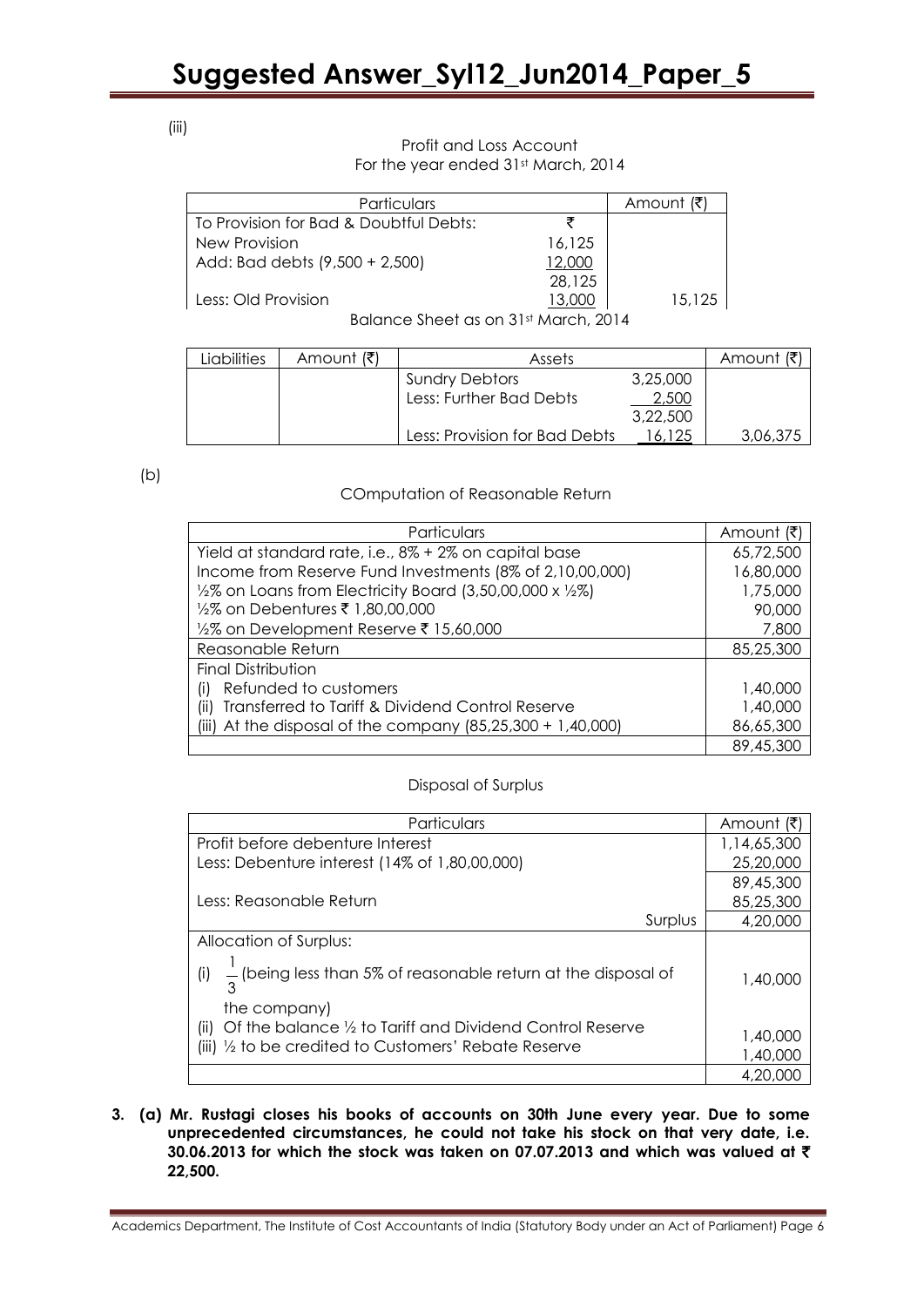**Compute the value of stock on 30.06.2013. The following relevant transactions took place from 1st July to 7th July, 2013.**

- **Sales amounting to** ` **1,250 made on 6th July has been delivered on 8th July.**
- **Sales during the period amounted to** ` **5,100. These goods were sold at a profit of 25% on cost with the exception of one sale of** ` **600 which has been sold at a profit of 20% on cost.**
- **Purchase during the period was** ` **4,000 of which goods costing** ` **3,500 were delivered on or before 7th July.**
- **Returns Inwards during the period amounted to** ` **400 including** ` **300 out of sales period to 30th June, 2012 at a profit of 25% on cost.**
- **Goods sold on sale or return basis for** ` **2,250 on 7th July were not included in the sales stated above.**
- **Mr. Rustagi received goods on consignment basis which was invoiced at** ` **2,500 for Mr. Behara to be sold on his behalf on 6th July. 6**
- **(b) Describe the principal accounting policies for a Banking Company in respect of foreign exchange transactions. 2**
- **(c) The following is a summary from Cash Book of M/s. Mitra Trading for the month of September, 2012:**

| <b>Particulars</b> |        | <b>Particulars</b> |        |
|--------------------|--------|--------------------|--------|
| Balance b/d        | 1,507  | Payment            | 15,520 |
| Receipt            | 15.073 | Balance b/d        | 1,060  |
|                    | 16,580 |                    | 16,580 |

**On investigation it was found that** 

- **(i) Bank charges of** ` **35 were not entered in the cash book.**
- **(ii)** A cheque of  $\bar{\zeta}$  47 issued to supplier was entered by mistake as a receipt in the **cash book.**
- **(iii) A cheque of** ` **81 was returned by the Bank marked as 'refer to drawer' but it's not entered in cash book.**
- **(iv) The Balance brought forward in September 2012 should have been** ` **1,570.**
- **(v) Cheque paid to suppliers** `**214,** `**70 and** `**330 have not been presented for payment.**
- **(vi) Deposits of** ` **1,542 on 30th September were cleared by the Bank on 2nd October.**
- **(vii) The Bank charged a cheque wrongly to Mitra Trading** ` **92.**
- **(viii) Bank statement shows overdraft of** ` **107 as on 30th September, 2012.**

**Show what adjustments will you make in the Cash Book and prepare a Bank Reconciliation Statement on 30.09.2012. 8**

## **Answer:**

3. (a)

| Stock Reconciliation Statement as on 30 <sup>th</sup> June, 2013               |        |        |  |  |
|--------------------------------------------------------------------------------|--------|--------|--|--|
| Particulars                                                                    | Amount | Amount |  |  |
|                                                                                | ′₹     |        |  |  |
| Value of Stock as on 7 <sup>th</sup> July, 2013                                |        | 22,500 |  |  |
| Add: Cost of Sales from 01.07.2013 to 07.07.2013                               |        |        |  |  |
| Sales                                                                          | 5,100  |        |  |  |
| Less: Goods sold on 6 <sup>th</sup> July but delivered on 8 <sup>th</sup> July | 1,250  |        |  |  |
|                                                                                | 3,850  |        |  |  |
| Less: Sales at differential profit @ 20% on cost                               | 600    |        |  |  |
|                                                                                | 3,250  |        |  |  |
| Less: G.P.@ 25% on C.P. or 20% on S.P.                                         | 650    | 2,600  |  |  |
|                                                                                |        | 25.1   |  |  |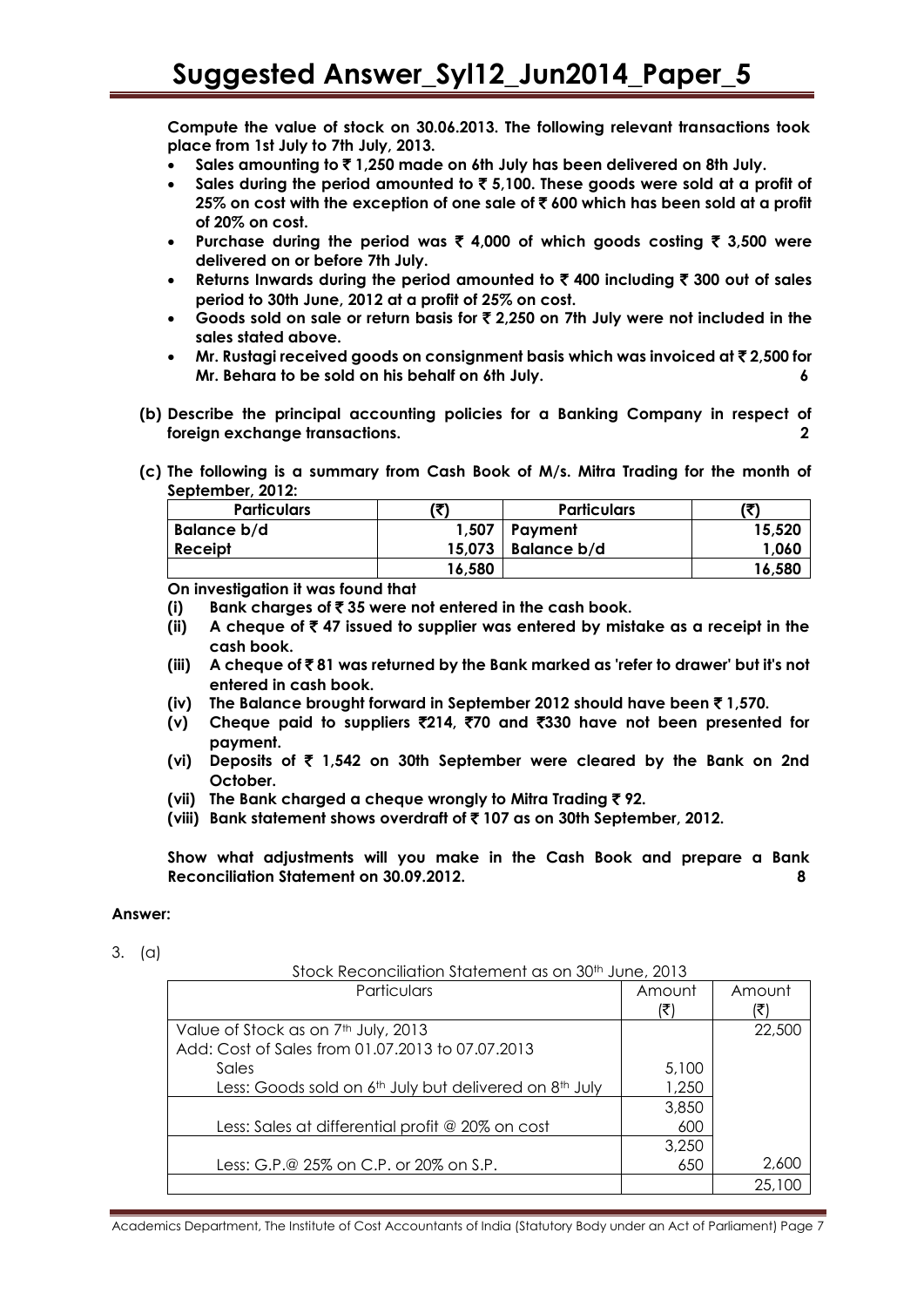| Add: Cost of goods sold at differential profit rate |       |        |
|-----------------------------------------------------|-------|--------|
| $=$ ₹ 600 x 100 / 120                               | 500   |        |
| Add: Cost of goods sent on sale or return basis     |       |        |
| $=$ ₹ 2,250 x 100 / 125                             | 1,800 | 2,300  |
|                                                     |       | 27,400 |
| Less: Goods purchased from 01.07.13 to 07.07.13     | 3,500 |        |
| Less: Returns Inward                                | 240   |        |
| Less: Goods received on consignment basis           | 2,500 | 6,240  |
| Value of Stock as on 30.06.2013                     |       |        |

- (b) Principal Accounting Policies for Banking Companies in respect of foreign exchange transaction:
	- (i) Monetary assets and liabilities have been translated at the exchange rate prevailing at the close of year. Non-monetary assets have been carried in the books at the historical cost.
	- (ii) Income and Expenditure items in respect of Indian branches have been translated at the exchange rates on the date of transactions and in respect of foreign branches at the exchange rates prevailing at the close of the year.
	- (iii) Profit or Loss on foreign currency position including pending forward exchange contracts have been accounted for at the exchange rates prevailing at the close of the year.
- (c) The errors in the Cash Book must first be corrected and entries that have been missed out in the Cash Book should be recorded.

| Dr.                                                 |               |                                                                |               |
|-----------------------------------------------------|---------------|----------------------------------------------------------------|---------------|
| <b>Particulars</b>                                  | Amount<br>(₹) | <b>Particulars</b>                                             | Amount<br>(₹) |
| To Original Balance b/d<br>To Error balance carried | 1,060         | By Bank Charges not recorded<br>earlier                        | 35            |
| forward (1,570 – 1,507)                             | 63            | By Cheques issued recorded as<br>receipt, now corrected (2x47) | 94            |
|                                                     |               | By Cheques returned                                            | 81            |
|                                                     |               | By Revised balance c/d                                         | 913           |
|                                                     | ,123          |                                                                |               |

### In the books of M/S Mitra Trading Cash Book for September 2012

|--|

| Particulars                                            | Amount (₹) | Amount (₹) |
|--------------------------------------------------------|------------|------------|
| Balance as per Cash Book                               |            | 913        |
| Add: Cheques issued but not presented (214 + 70 + 330) |            | 614        |
|                                                        |            | 1,527      |
| Less: (i) Deposits not cleared                         | 1,542      |            |
| (ii) Cheques charged by mistake                        | 92         | 1,634      |
| Overdraft as per Pass Book                             |            |            |

# **4. (a) The Balance Sheet of A, B and C who are sharing profits in proportion to their capital stood as follows on March 31st, 2012:**

| <b>Liabilities</b>       |        | <b>Assets</b>              |        |
|--------------------------|--------|----------------------------|--------|
| <b>Capital Accounts:</b> |        | <b>Land and Buildings</b>  | 50.000 |
|                          | 40,000 | <b>Plant and Machinery</b> | 17,000 |
|                          | 30,000 | <b>Stock</b>               | 16,000 |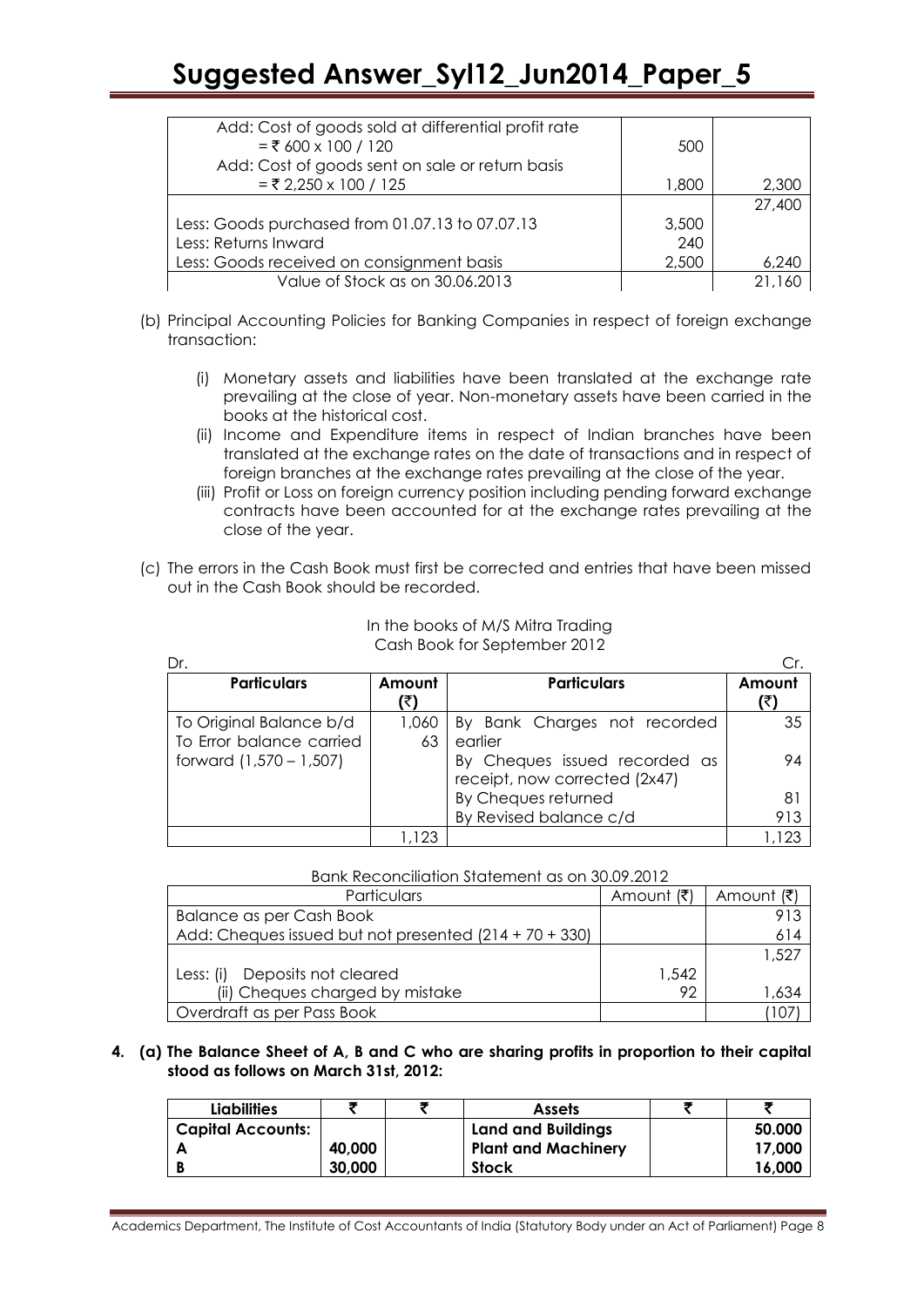|                  | 20,000 | 90,000   | Debtors                  | 10,000 |          |
|------------------|--------|----------|--------------------------|--------|----------|
| <b>Creditors</b> |        |          | 13,800   Less: Provision | 200    | 9,800    |
|                  |        |          | <b>Cash at Bank</b>      |        | 11,000   |
|                  |        | 1,03,800 |                          |        | 1,03,800 |

**B retired on the above date and the following was agreed upon:** 

- **(i) The stock be depreciated by 6%.**
- **(ii) That the provision for doubtful debts be brought up to 5% on Debtors.**
- **(iii) That the Land and Buildings be appreciated by 20%.**
- **(iv) That a provision for** ` **1,540 be made in respect of outstanding legal charges.**
- **(v) That the Goodwill of the entire firm be fixed at** ` **21,600 and B's share of it be adjusted into the accounts of A and C who are going to share future profits in the ratio of 5 : 3.**
- **(vi) That the assets and liabilities (except Cash at Bank) were to appear in the Balance Sheet at their old figures.**
- **(vii)That the entire capital of the firm as newly constituted be fixed at** ` **56,000 between A and C in the proportion of 5 : 3 (actual cash to be brought in as paid off, as the case may be).**

**Show the Balance Sheet after B's retirement. 10**

**(b) Big owes Fast** ` **12,000 for which the former accepts a three months' bill drawn by the latter. Fast immediately discounts the bill with his banker, Strong Bank, at 12% p.a. On the due date the bill is dishonored and Strong Bank pays** ` **40 as noting charges. Big pays** ` **2,360 including interest of** ` **400 and gives another bill at three months' for the balance. Fast endorses the bill to his creditor Thin in full settlement of his debt for**  ` **10,200. Thin discounts the bill with banker Strong Bank who charges** ` **80 as discount. Before maturity Big becomes bankrupt and first and final dividend of 20 paise in a** ` **is realized from his estate.**

**Show the journal entries in the books of Thin and Strong Bank and the ledger account of Big in the books of Fast. 6**

## **Answer:**

4. (a)

## In the books of the firm Balance Sheet as at 31st March 2012

| Liabilities              |          | Assets                                   |          |
|--------------------------|----------|------------------------------------------|----------|
| Capital Account:         |          | Land and Building                        | 50,000   |
| 35,000<br>$\overline{A}$ |          | Plant and Machinery                      | 17,000   |
| 21,000                   | 56,000   | Stock                                    | 16,000   |
| B's Loan A/c             | 39,600   | Debtors<br>10,000                        |          |
| Creditors                |          | 13,800   Less: Prov. for Bad debt<br>200 | 9,800    |
|                          |          | Cash at Bank (₹ 11,000 + ₹ 5,600)        | 16,600   |
|                          | 1,09,400 |                                          | 1,09,400 |

**Note:** Since assets and liabilities will appear in the Balance Sheet at their old figure Memorandum Revaluation Account should be opened.

## **Working Note:**

Gaining Ratio  $A = \frac{5}{2} - \frac{4}{3} = \frac{45 - 32}{3} = \frac{13}{3}$ 8 9 72 72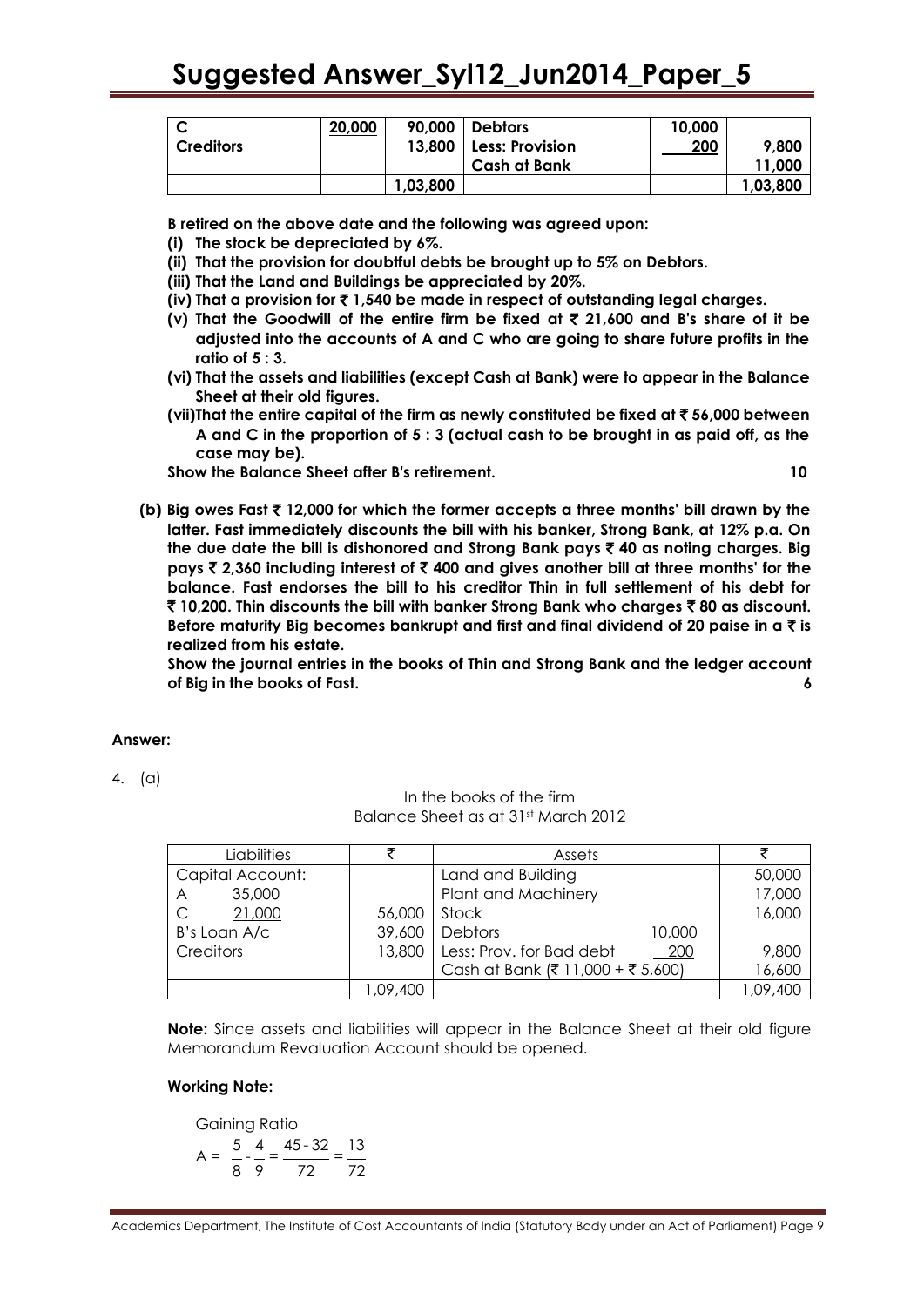# $C = \frac{3}{2} - \frac{2}{3} = \frac{27 - 16}{3} = \frac{11}{3}$ 8 9 72 72 Hence, gaining ratio = 13 : 11

# Memorandum Revaluation Account

| Dr.                            |        |                            | Cr.    |
|--------------------------------|--------|----------------------------|--------|
| Particulars                    | ₹      | Particulars                | ₹      |
| To Under valuation of stock    | 960    | By Overvaluation of Land   | 10,000 |
| To Provision for Bad Debts     | 300    | and Building               |        |
| (₹ 500 – ₹ 200)                |        |                            |        |
| To Provision for legal changes | 1,540  |                            |        |
| To Profit on Rev:              |        |                            |        |
| 3,200<br>A                     |        |                            |        |
| 2,400<br>B                     |        |                            |        |
| 1,600<br>С                     | 7,200  |                            |        |
|                                | 10,000 |                            | 10,000 |
| To Reversal of items           |        | By Reversal of items       |        |
| To Over valuation of Land and  | 10,000 | By Undervaluation of stock | 960    |
| <b>Buildings</b>               |        | By Prov. for Bad Debts     | 300    |
|                                |        | By Prov. for legal changes | 1,540  |
|                                |        | By Capital A/c             |        |
|                                |        | Profit to be written-back  |        |
|                                |        | $A-5/8 = 4,500$            |        |
|                                |        | $C-3/8 = 2,700$            | 7,200  |
|                                | 10,000 |                            | 10,000 |

 $\therefore$  B's share of goodwill =  $\overline{5}$  21,600 x 3/9  $= ₹7,200$ 

The entry being:

| <b>Particulars</b>    | Debit $(3)$ | Credit (₹) |       |
|-----------------------|-------------|------------|-------|
| A's Capital A/c       | Dr.         | 3,900      |       |
| C's Capital A/c       | Dr.         | 3,300      |       |
| To B's Capital A/c    |             |            | 7.200 |
| (Being gaining ratio) |             |            |       |

#### Capital Account

| Dr.                 |          |               |     |                          |         |        | Cr.    |
|---------------------|----------|---------------|-----|--------------------------|---------|--------|--------|
| Particulars         | (₹)<br>A | (₹)<br>B      | (₹) | Particulars              | A $(3)$ | B(₹)   | (₹)    |
| To Memo. Reval. A/c | 4,500    |               |     | 2,700 By Balance b/d     | 40,000  | 30,000 | 20,000 |
| To B's Capital A/c  | 3,900    |               |     | 3,300 By Revaluation A/c | 3,200   | 2,400  | 1,600  |
|                     |          |               |     | –Profit                  |         |        |        |
| To B's Loan A/c     |          | 39,600        |     | ---By A's Capital A/c    |         | 3,900  |        |
|                     |          |               |     | <b>B's Capital A/c</b>   |         | 3,300  |        |
| To Balance c/d      | 35,000*  |               |     | 21,000 By Bank A/c       | 200     | $---$  | 5,400  |
|                     |          |               |     | (Bal. Fig.)              |         |        |        |
|                     | 43.400   | 39,600 27,000 |     |                          | 43,400  | 39,600 | 27,000 |

\* Total Capital =  $\overline{\xi}$  56,000 in 5 : 3, i.e., A  $\overline{\xi}$  35,000; C  $\overline{\xi}$  21,000.

(b)

## In the books of Thin

# Journal

| Date | Particulars                 |     | <b>L.I.</b> | /₹<br>Debit | $C$ redit (₹ |
|------|-----------------------------|-----|-------------|-------------|--------------|
| ີ    | <b>Bills Receivable A/c</b> | Dr. |             | 10,080      |              |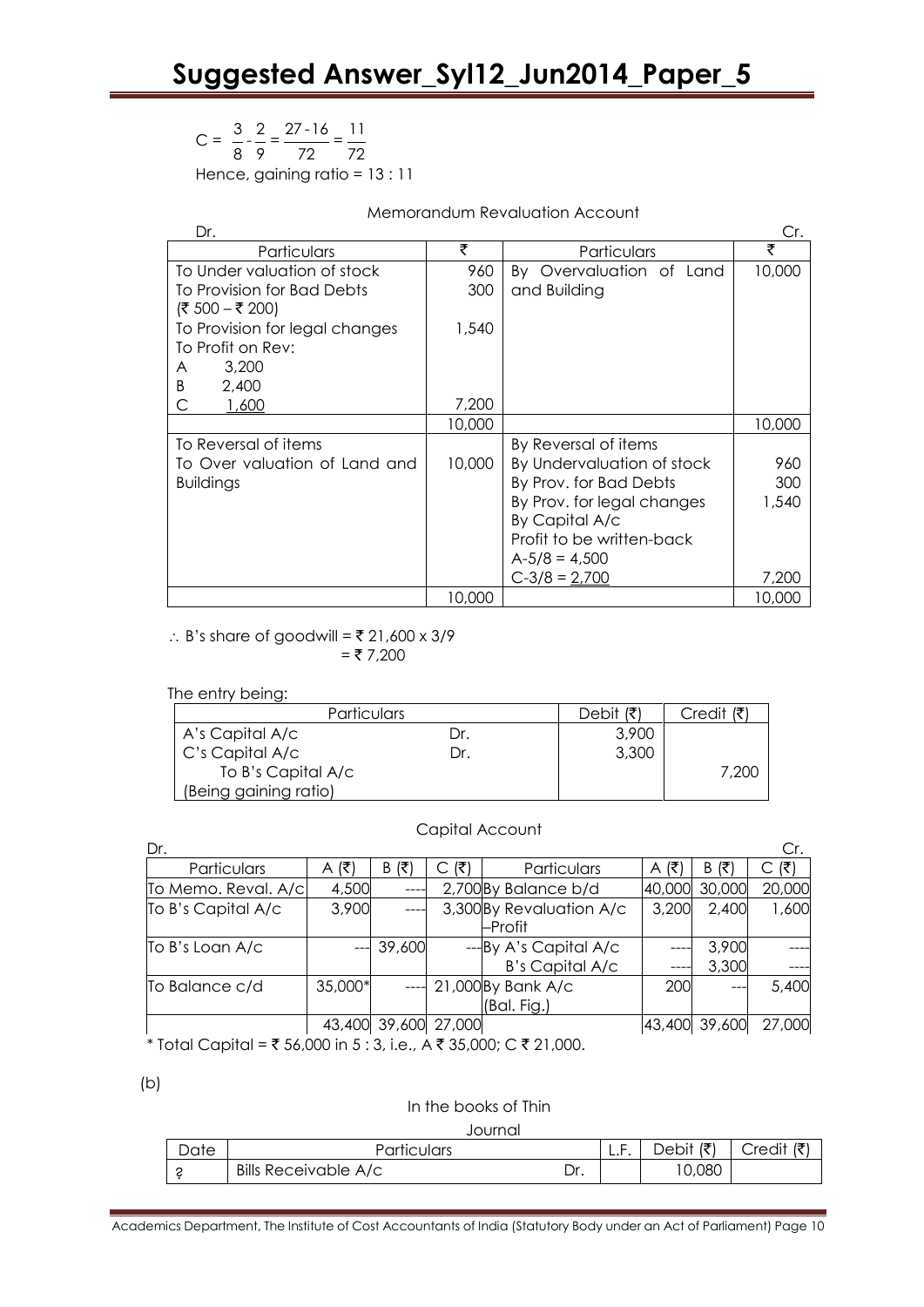|   | Discount Allowed A/c<br>To, Fast A/c<br>Being Endorsed bill received from Fast in full) | Dr. | 120    | 10,200 |
|---|-----------------------------------------------------------------------------------------|-----|--------|--------|
|   | settlement)                                                                             |     |        |        |
| S | Bank A/c                                                                                | Dr. | 10,000 |        |
|   | Discount A/c                                                                            | Dr. | 80     |        |
|   | To, Bills Receivable A/c                                                                |     |        | 10,080 |
|   | Being Bill discounted by the bank)                                                      |     |        |        |
| S | Fast A/c                                                                                | Dr. | 10,200 |        |
|   | To, Bank A/c                                                                            |     |        | 10,080 |
|   | To, Discount Allowed A/c                                                                |     |        | 120    |
|   | (being Bills dishonoured at maturity)                                                   |     |        |        |

# In the books of Strong Bank

Journal

| Date | Particulars                                                                                                                       |     | L.F. | Debit $(\overline{\tau})$ | Credit $(\overline{\mathbf{z}})$ |
|------|-----------------------------------------------------------------------------------------------------------------------------------|-----|------|---------------------------|----------------------------------|
| Ŝ    | <b>Bills Discounted A/c</b><br>To, Fast's Current A/c<br>To, Discount A/c<br>Being Bill discounted which is due for 3<br>months)  | Dr. |      | 12,000                    | 11,640<br>360                    |
| Ś    | Noting Charges A/c<br>To, Cash A/c<br>Being Noting charges incurred for dishonor of<br>bill)                                      | Dr. |      | 40                        | 40                               |
| Ś    | Fast's Current A/c<br>To, Bills Discounted A/c<br>To, Noting Charges A/c<br>(Being Bill dishonoured, noting charges being<br>₹40) | Dr. |      | 12,040                    | 12,000<br>40                     |
| Ś    | <b>Bill Discounted A/c</b><br>To, Thin's Current A/c<br>To, Discount A/c<br>(Being Bill discounted which is due for 3<br>months)  | Dr. |      | 10,080                    | 10,000<br>80                     |
| S    | Thin's Current A/c<br>To, Bills Discounted A/c<br>Being Bill dishonoured at maturity)                                             | Dr. |      | 10,080                    | 10,080                           |

# In the books of Fast Big Account

| Dr.  |                     |        |      |                          |               | Cr.           |
|------|---------------------|--------|------|--------------------------|---------------|---------------|
| Date | <b>Particulars</b>  | Amount | Date | Particulars              | Amount<br>(₹) | Amount<br>(₹) |
| Ś    | To, Balance b/d     | 12,000 | Ŝ    | By, Bills Receivable A/c |               | 12,000        |
|      | To, Strong Bank A/c | 12,040 |      | By, Cash A/c             |               | 2,360         |
|      | To, Interest A/c    | 400    |      | By, Bills Receivable A/c |               | 10,080        |
|      | To, Thin A/c        | 10,080 |      | By, Cash A/c (20%)       | 2,016         |               |
|      |                     |        |      | By, Bad Debt A/c         | 8,064         | 10,080        |
|      |                     | 34,520 |      |                          |               | 34,520        |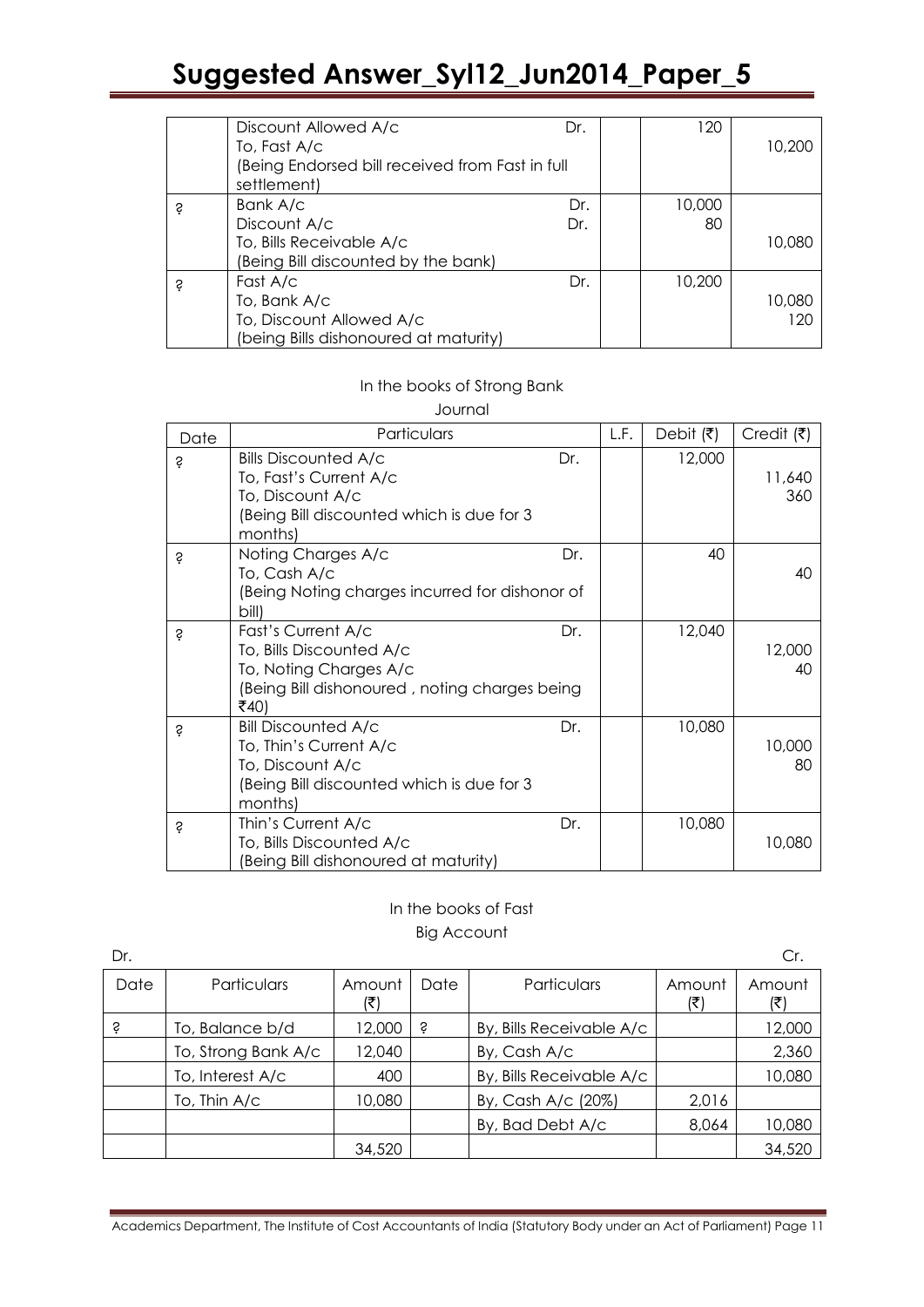- **5. (a) A Town Club provides you information relating to assets and liabilities as on 01.01.13. Calculate (i) Receipts and Payment Account, (ii) Income and Expenditure Account for the year ended 31.12.2013 and (iii) a Balance Sheet as on date. (4+4+2)=10 Cash in hand** ` **4,000, subscription receivable** ` **400, furniture** ` **2,000, sport material**  ` **1,200, investments** ` **5,000, buildings** ` **10,000 and outstanding creditors for supplies**  ` **600. During the year 2013, the club did the following business.**
	- **(i) Subscription received including the arrears** ` **6,000,**
	- **(ii) Subscription due** ` **600,**
	- **(iii) Paid the outstanding creditors for supplies** ` **600,**
	- **(iv) subscriptions to newspapers** ` **1,000,**
	- **(v) Sports materials purchased** ` **2,000,**
	- **(vi) Sale of old newspapers** ` **100,**
	- **(vii) Meeting expenses** ` **900,**
	- **(viii) Lighting charges** ` **800,**
	- **(ix) Establishment salaries** ` **2,000,**
	- **(x)** Stock of sport materials at the end  $\bar{\tau}$  1,000,
	- **(xi) Interest received on investments** ` **150 (outstanding** ` **50),**
	- **(xii) Borrowings** ` **4,000,**
	- **(xiii) Purchased furniture (31-12-2013)** ` **800,**
	- **(xiv) Expenditure on annual function** ` **750 and**
	- **(xv) Donations received** ` **3,600 (half to be capitalised). Provide depreciation at 5% on furniture and buildings.**
	- **(b) Prepare Branch account in the books of the Head Office and also debtors account from the following information given below: for the year 2013 (4+2)=6 The Unique Shoe Stores has an old branch at Kanpur. Goods are invoiced at the branch at 25% profit on cost price. The branch has been instructed to send all cash daily to the Head Office. All expenses are paid by the Head Office except petty expenses which are met by the Branch Manager.**

|                                                            | ₹      |  |
|------------------------------------------------------------|--------|--|
| Stock on 01.01.2013 (invoice price)                        | 15,000 |  |
| Sundry debtors on 01.01.2013                               | 9,000  |  |
| Cash in hand on 01.01.2013                                 | 400    |  |
| Office furniture on 01.01.2013                             | 1,200  |  |
| Goods supplied by the Head Office (invoice price) for year | 80,000 |  |
| Goods returned to Head Office for year                     | 1,000  |  |
| Goods returned by debtors at the end of year               | 480    |  |
| Debtors at the end of year                                 | 8,220  |  |
| Cash sales for year                                        | 50,000 |  |
| Credit sales for year                                      | 30,000 |  |
| Discount allowed for year                                  | 300    |  |
| ₹<br><b>Expenses paid by Head Office: for year</b>         |        |  |
| Rent<br>1,200                                              |        |  |
| 2,400<br><b>Salary</b>                                     |        |  |
| <b>Stationery</b><br>300                                   | 3,900  |  |
| Petty expenses paid by Branch Manager during year          |        |  |
| Stock on 31.12.2013                                        |        |  |
| Provide depreciation on furniture at 10% per year          |        |  |

## **Answer:**

- 5. (a)
- A Town Club Receipts and Payment Account for 31-12-2013

Dr. Cr.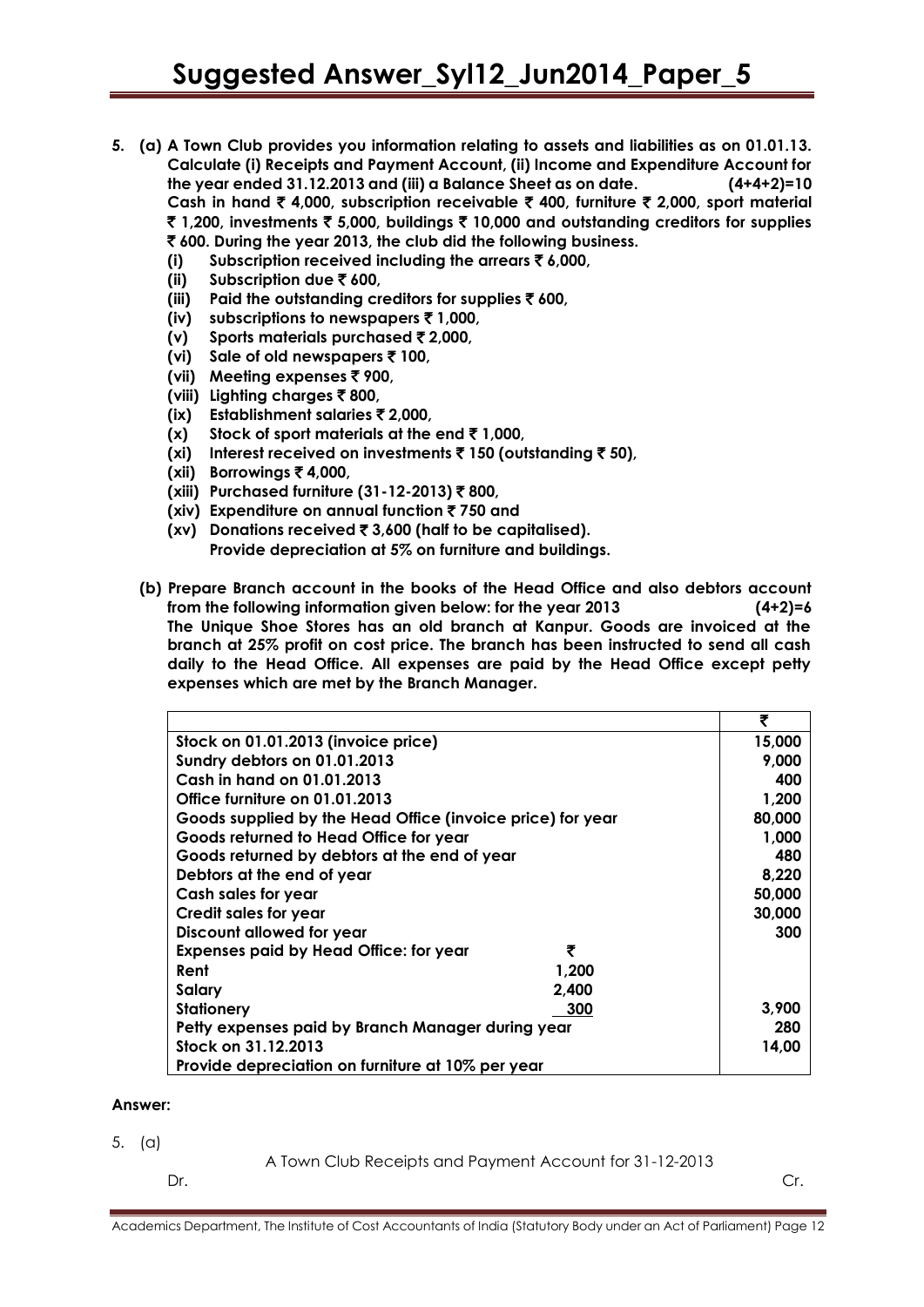| Receipts                  | ₹      | Payments                              | ₹      |
|---------------------------|--------|---------------------------------------|--------|
| To Balance b/d            | 4,000  | By Outstanding creditors for supplies | 600    |
| To Subscription           | 6,000  | By Subscription to newspapers         | 1,000  |
| To Sale of newspaper      | 100    | By Purchase of sports materials       | 2,000  |
| To Interest on investment | 150    | By Meeting expenses                   | 900    |
| To Borrowings             | 4,000  | By Lighting charges                   | 800    |
| <b>To Donations</b>       | 3,600  | By Establishment salaries             | 2,000  |
|                           |        | By Purchase of furniture              | 800    |
|                           |        | By Annual function expenses           | 750    |
|                           |        | By Balance c/d                        | 9,000  |
|                           | 17.850 |                                       | 17,850 |

Income and Expenditure Account for 31-12-2013

| Dr.                           |       |                           | Cr.   |
|-------------------------------|-------|---------------------------|-------|
| Expenditure                   | ₹     | Income                    | ₹     |
| To Subscription to newspapers | 1,000 | By Subscription           | 6,200 |
| To Sports materials used      | 2,200 | $(6,000+600-400)$         |       |
| $(2,000 + 1,200 - 1,000)$     |       | By Sale of old newspapers | 100   |
| To Meeting expenses           | 900   | By Interest on investment | 200   |
| To Lighting charges           | 800   | $(150+50)$                |       |
| To Establishment Salaries     | 2,000 | <b>By Donations</b>       | 1,800 |
| To Annual function expenses   | 750   |                           |       |
| To Depreciation on:           |       |                           |       |
| Furniture<br>100              |       |                           |       |
| 500<br><b>Building</b>        | 600   |                           |       |
| To Surplus                    | 50    |                           |       |
|                               | 8,300 |                           | 8,300 |

# Balance Sheet as on 31-12-2013

| Liabilities       |        |        | Assets                    |        |
|-------------------|--------|--------|---------------------------|--------|
| <b>Borrowings</b> |        | 4,000  | Cash in hand              | 9,000  |
| Capital fund      | 22,000 |        | Subscription due          | 600    |
| Add: Surplus      | 50     |        | Furniture (2,000+800-100) | 2,700  |
| Donations         | 800, ا | 23,850 | Stock of sport materials  | 1,000  |
|                   |        |        | Investments               | 5,000  |
|                   |        |        | Accrued interest          | 50     |
|                   |        |        | Building (10,000-500)     | 9,500  |
|                   |        | 27,850 |                           | 27,850 |

# Balance Sheet as on 01-01-2013

| Liabilities                           |        | Assets                     |        |
|---------------------------------------|--------|----------------------------|--------|
| <b>Sundry Creditors for suppliers</b> | 600    | Cash in hand               | 4,000  |
| Capital Fund (balance in figure)      | 22,000 | <b>Arrear Subscription</b> | 400    |
|                                       |        | Furniture                  | 2,000  |
|                                       |        | <b>Sports Material</b>     | 1,200  |
|                                       |        | Investment                 | 5,000  |
|                                       |        | <b>Building</b>            | 10,000 |
|                                       | 22,600 |                            | 22,600 |

(b)

# In the Books of Unique Shoe Stores Branch Account

Dr. Cr.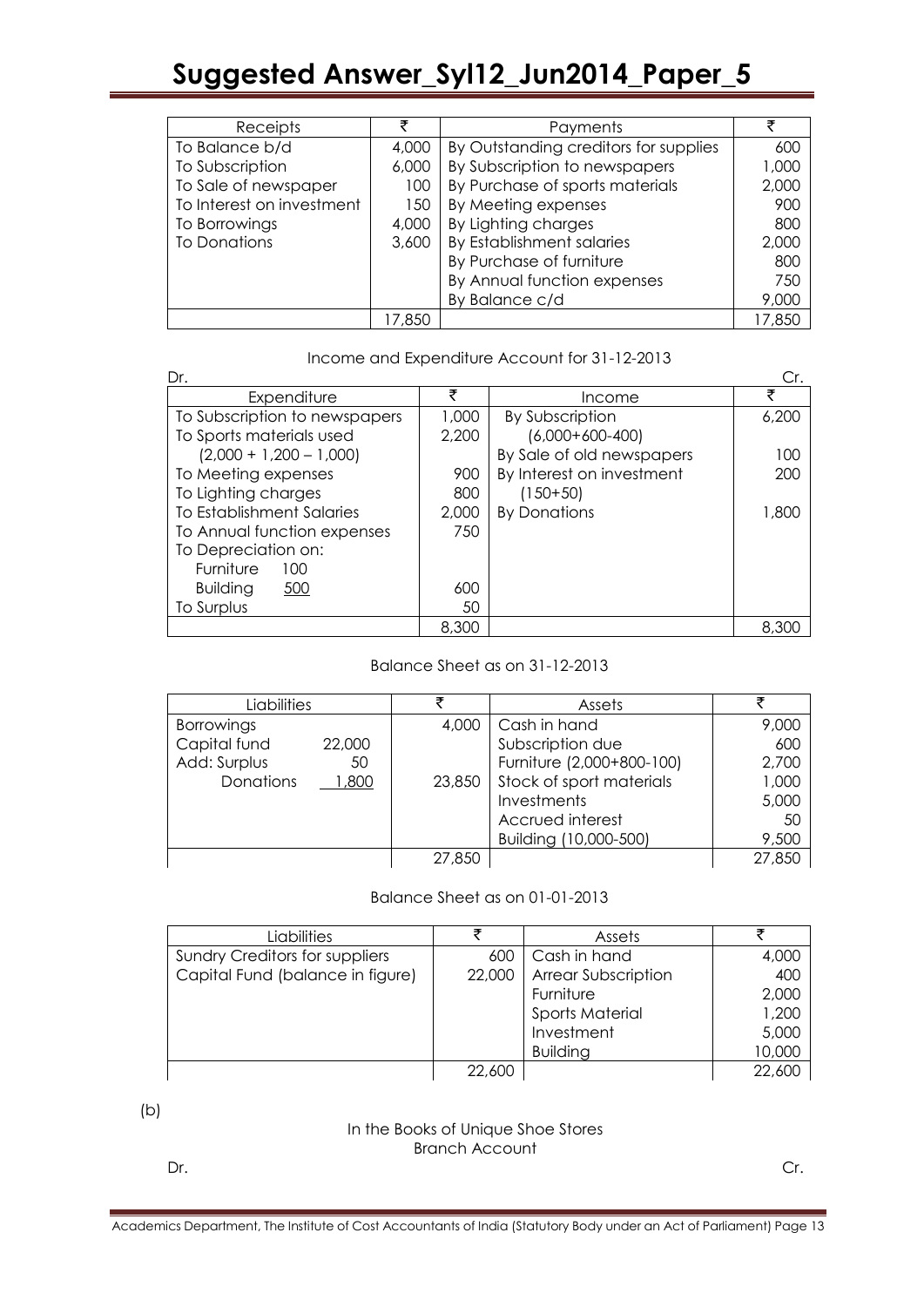| <b>Particulars</b>           | ₹       | <b>Particulars</b>               | ₹      |
|------------------------------|---------|----------------------------------|--------|
| To Branch stock A/c          | 15,000  | By Cash (remittances)            |        |
| To Branch debtors            | 9,000   | Cash sales<br>50,000             |        |
| To Branch cash in hand       | 400     | Cash from debtors<br>30,000      | 80,000 |
| To Branch office furniture   | 1,200   |                                  |        |
| To Goods sent to branch A/c  |         | By Branch stock                  | 14,000 |
| 80,000                       |         | By Branch debtors                | 8,220  |
| Less: return to $H.O.$ 1,000 | 79,000  | By Branch furniture              | 1,080  |
| To Bank:                     |         | By Stock reserve                 | 3,000  |
| 1,200<br>Rent                |         | By Goods sent to branch A/c      | 15,800 |
| 2,400<br>Salary              |         | By Branch cash in hand (400-280) | 120    |
| Stationery<br>300            | 3,900   |                                  |        |
| To Stock reserve             | 2,800   |                                  |        |
| To General P&L A/c           | 10,920  |                                  |        |
|                              | .22.220 |                                  |        |

## Debtors Account

| Dr.                 |        |                     |        |
|---------------------|--------|---------------------|--------|
| Particulars         |        | Particulars         |        |
| To Balance b/d      | 9,000  | By Sales return A/c | 480    |
| To Credit sales A/c | 30,000 | By Cash A/c (b.f.)  | 30,000 |
|                     |        | By Discount A/c     | 300    |
|                     |        | By Balance c/d      | 8,220  |
|                     | 39,000 |                     | 39,000 |

- **6. (a) The following details are obtained from the books of Dafali Enterprise relating to the debtors:** 
	- **(i) Total debtors at the beginning for the year was** ` **42,500.**
	- **(ii) Transactions during the years were as follows:**

| <b>Debtors</b> | Goods  | Goods    | <b>Cash and</b> | <b>Discount</b> | <b>Bad</b> | <b>Bill of</b>  |
|----------------|--------|----------|-----------------|-----------------|------------|-----------------|
|                | sold   | returned | <b>Cheques</b>  | <b>Allowed</b>  | debts      | <b>Exchange</b> |
|                |        |          | received        |                 |            | <b>Received</b> |
|                | ₹      | ₹        |                 | ₹               | ₹          |                 |
| A              | 25,000 | 3,000    | 15,000          | 2,000           |            |                 |
| B              | 20,000 | 1,500    | 14,000          |                 | 4,500      |                 |
| C              | 45,000 |          | 28,000          | 1,800           |            | 5,000           |
| D              | 30,000 | 4,000    | 20,000          | 1,000           |            |                 |
| E              | 60,000 | 6,000    | 30,000          | 4,500           |            | 10,000          |
| F              | 50,000 | 2,000    | 35,000          | 4,000           |            |                 |
| G              | 55,000 | 5,000    | 32,000          | 2,500           |            | 8,000           |

- **(iii) One bill for** ` **3,000 out of bills received from 'C' was endorsed to 'P' during the year and out of E's bills, a bill for** ` **4,000 was dishonored, noting charges amounting to**  ` **200. Prepare Debtors Ledger Adjustment Account in General Ledger and General Ledger Adjustment Account in Debtors Ledger. 8**
- **(b) Shiv Buildcom Ltd. obtained a contract to construct a bridge for** `**50,00,000. The contract will be completed within 4 years. The details are as follows:**

|                                                     |       |       |       | (₹ in 000) |
|-----------------------------------------------------|-------|-------|-------|------------|
|                                                     |       |       | Years |            |
| <b>Particulars</b>                                  |       |       | Ш     |            |
| <b>Total Cost incurred</b>                          | 800   | 2,100 | 3,000 | 4,200      |
| <b>Estimated Cost to be incurred for completion</b> | 2,200 | 1,400 | 800   |            |
| Progress payment to be received                     | 560   | 1,800 | 2,400 | 3,600      |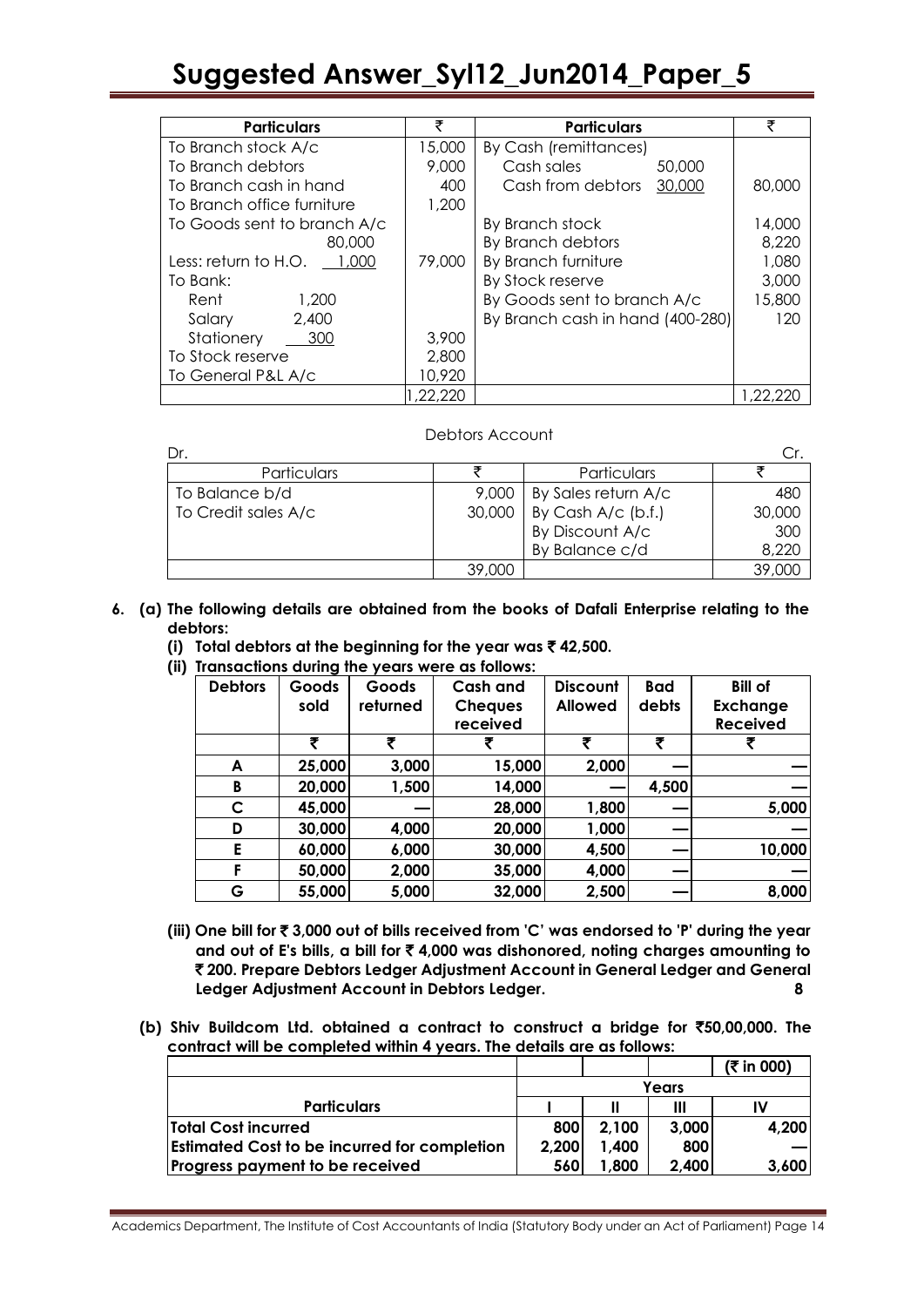**The company seeks your advice in presentation of accounts keeping in view the requirement of AS-7. 8**

#### **Answer:**

6. (a)

| Dr.                      |          |          |                          |          | Cr.      |
|--------------------------|----------|----------|--------------------------|----------|----------|
| Particulars              |          | Amount   | Particulars              |          | Amount   |
|                          |          | (₹       |                          |          | (₹)      |
| To Balance b/d           |          | 42,500   | By G.L. Adj. A/c in D.L. | ₹        |          |
| To G.L. Adj. A/c in D.L. | ₹        |          | Cash & Cheques           | 1,74,000 |          |
| Sales                    | 2,85,000 |          | Returns Inward           | 21,500   |          |
| <b>B/R Dishonoured</b>   | 4,000    |          | Discount Allowed         | 15,800   |          |
| Noting Charges           | 200      | 2,89,200 | B/R                      | 23,000   |          |
|                          |          |          | <b>Bad Debts</b>         | 4,500    | 2,38,800 |
|                          |          |          | Balance c/d<br>Bv        |          | 92,900   |
|                          |          | 3,31,700 |                          |          | 3,31,700 |

 In General Ledger Debtors Ledger Adjustment Account

**Note**: B/R endorsed is not recorded in the Debtor's A/c

In Debtors Ledger General Ledger Adjustment Account

| Dr.                              |          |          |                             |          | Cr.      |
|----------------------------------|----------|----------|-----------------------------|----------|----------|
| Particulars                      |          |          | Particulars                 |          |          |
| To Debtors Led. Adj. A/c in G.L. |          |          | By Balance b/d              |          | 42,500   |
|                                  |          |          | By Debtors Led. Adj. A/c in |          |          |
| Cash & Cheques                   | 1,74,000 |          | G.L.                        |          |          |
| Returns Inward                   | 21,500   |          | Sales                       | 2,85,000 |          |
| Discount Allowed                 | 15,800   |          | <b>B/R</b> Dishonoured      | 4,000    |          |
| B/R                              | 23,000   |          | Noting Charges              | 200      | 2,89,200 |
| <b>Bad Debts</b>                 | 4,500    | 2,38,800 |                             |          |          |
| To Balance c/d                   |          | 92,900   |                             |          |          |
|                                  |          | 3,31,700 |                             |          | 3,31,700 |

Working:

Sales =  $25,000+20,000+45,000+30,000+60,000+50,000+55,000 = ₹ 2,85,000$ Returns Inward = 3,000+1,500+4,000+6,000+2,000+5,000 =₹ 21,500 Cash & Cheques received = 15,000+14,000+28,000+20,000+30,000+35,000+32,000  $=$  ₹ 1,74,000  $Discount$  Allowed = 2,000+1,800+1,000+4,500+4,000+2,500 =₹ 15,800

 $B/R = 5,000+10,000+8,000 = ₹ 23,000$ 

| e e            |  |
|----------------|--|
| ٠<br>۰,<br>$-$ |  |

Calculation of Estimated Profit on completion

| Particulars                 | Year - I |       | Year - II |       | Year - III                                                                    |       | Year - IV |                            |
|-----------------------------|----------|-------|-----------|-------|-------------------------------------------------------------------------------|-------|-----------|----------------------------|
|                             |          |       |           |       |                                                                               |       |           |                            |
| <b>Total Contract price</b> |          | 5,000 |           | 5,000 |                                                                               | 5,000 |           | 5,000                      |
| Less: Cost of contract:     |          |       |           |       |                                                                               |       |           |                            |
| -Incurred                   | 800      |       | 2.100     |       | 3,000                                                                         |       | 4.200     |                            |
| -Will be incurring          | 2.200    | 3,000 | 400. ا    | 3,500 | 800                                                                           | 3,800 |           | 4,200                      |
| <b>Estimated Profit</b>     |          | 2,000 |           | 1.500 |                                                                               | 1.200 |           | 800                        |
| % of Completion of          | 800      |       | 2,100     |       | 3,000                                                                         |       | 4,200     |                            |
| work                        |          |       |           |       | $x100=26.67\%$ $\longrightarrow x100 = 60\%$ $\longrightarrow x100 = 78.95\%$ |       |           | $\frac{1}{2}$ x 100 = 100% |
|                             | 3,000    |       | 3.500     |       | 3,800                                                                         |       | 4,200     |                            |

Recognition of Revenue and Expenses to be calculated as: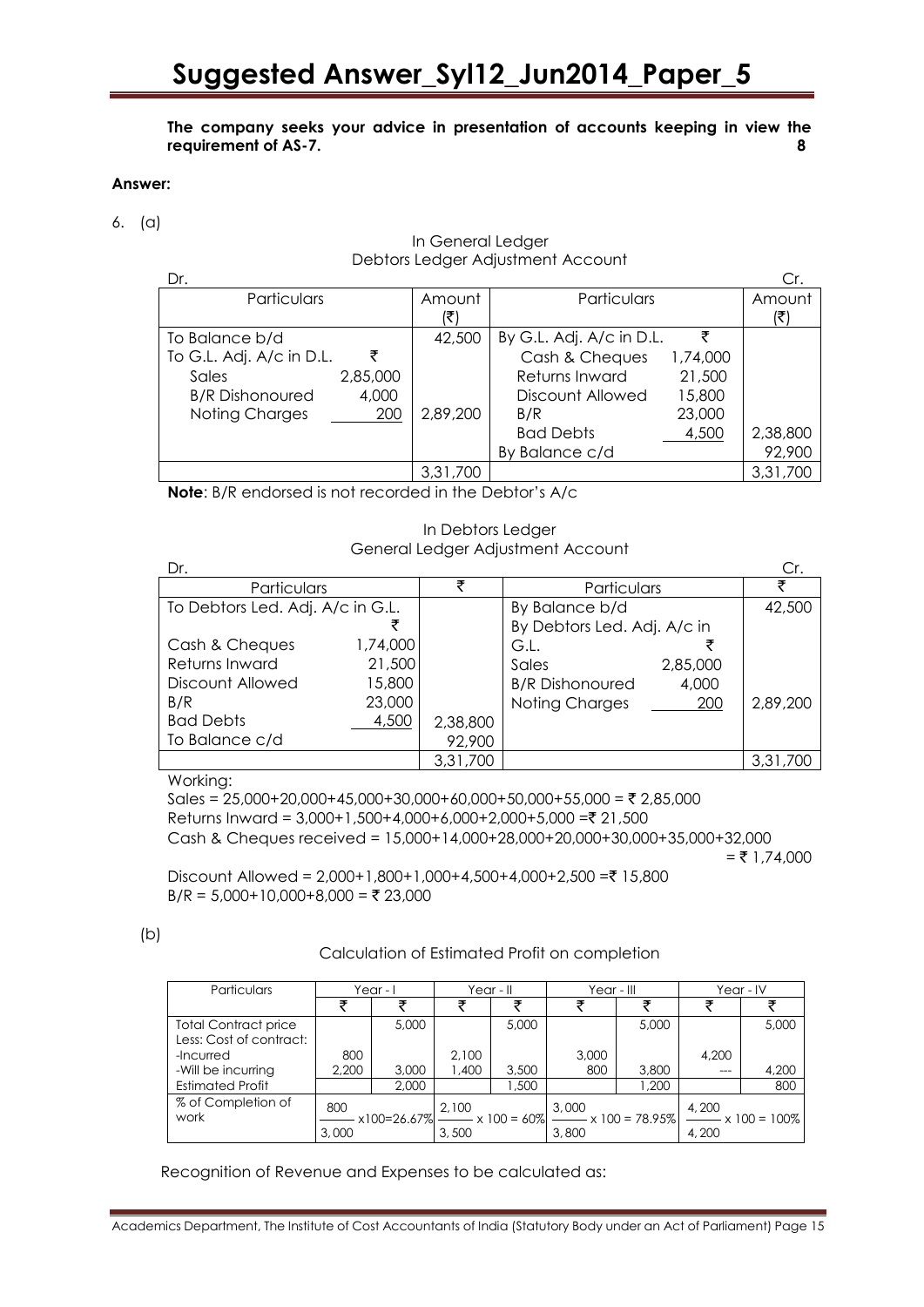| Year           | Particulars                    | At the<br>end of<br>the year | Recognized<br>in earlier<br>years | Recognized<br>in Current<br>years |
|----------------|--------------------------------|------------------------------|-----------------------------------|-----------------------------------|
|                | Revenue (₹ 50,00,000 x 26.67%) | 13,33,500                    |                                   | 13,33,500                         |
|                | Less: Expenses incurred        | 8,00,000                     |                                   | 8,00,000                          |
|                | Profit/(Loss)                  | 5,33,500                     |                                   | 5,33,500                          |
| Ш              | Revenue (₹ 50,00,000 x 60%)    | 30,00,000                    | 13,33,500                         | 16,66,500                         |
|                | Less: Expenses incurred        | 21,00,000                    | 8,00,000                          | 13,00,000                         |
|                | Profit/(Loss)                  | 9,00,000                     | 5,33,500                          | 3,66,500                          |
| $\mathbf{III}$ | Revenue (₹ 50,00,000 x 78.95%) | 39,47,500                    | 30,00,000                         | 9,47,500                          |
|                | Less: Expenses incurred        | 30,00,000                    | 21,00,000                         | 9,00,000                          |
|                | Profit/(Loss)                  | 9,47,500                     | 9,00,000                          | 47,500                            |
| IV             | Revenue (₹ 50,00,000 x 100%)   | 50,00,000                    | 39,47,500                         | 10,52,500                         |
|                | Less: Expenses incurred        | 42,00,000                    | 30,00,000                         | 12,00,000                         |
|                | Profit/(Loss)                  | 8,00,000                     | 9,47,500                          | (1, 47, 500)                      |

# **7. (a) From the following information, calculate a consequential loss claim:**

- **(i) Financial year ends on 31st March.**
- **(ii) Fire occurs on December 1 following.**
- **(iii) Period of disruption : December 1 to March 31.**
- **(iv) Period of indemnity : 6 months.**
- **(v) Net profit for previous financial year** ` **15,00,000**
- **(vi) Insured standing charges** ` **25,00,000**
- **(vii) Uninsured standing charges** ` **4,00,000**
- **(viii) Increase in the cost of working** ` **3,20,000**
- **(ix) Saving in insured standing charges** ` **1,00,000**
- **(x)** Reduced turnover avoided through increased cost of workings : ₹8,00,000
- **(xi) 'Special circumstances clause' stipulated:**
	- **(a) Increase in turnover (standard and annual) : 20%**
	- **(b) Increase in rate of gross profit: 5%**
- **(xii)**

|        | Turnover for the four months ending | 31st July | 30th Nov.   | 31st March |
|--------|-------------------------------------|-----------|-------------|------------|
|        | । Year (₹)                          | 40,00,000 | 90,00,000   | 70,00,000  |
|        | ll Year (र)                         | 60.00.000 | 1.10.00.000 | 20,00,000  |
| (xiii) | Sum insured : ₹ 50,00,000.          |           |             |            |

**(b) State what are the costs of internally generated software. What are the components which are not included in the cost of internally generated software? (4+4)=8**

## **Answer:**

7. (a) (i)

Computation of Short Sales:

| Particulars                                 |           |
|---------------------------------------------|-----------|
| Sales during the same period in last year   | 70,00,000 |
| Add: 20% increase stipulated                | 14,00,000 |
| <b>Adjusted Sales</b>                       | 84,00,000 |
| Less: Actual sales during disruption period | 20,00,000 |
| Amount of Short Sale                        | 64,00,000 |

Computation of G.P. (Agreed):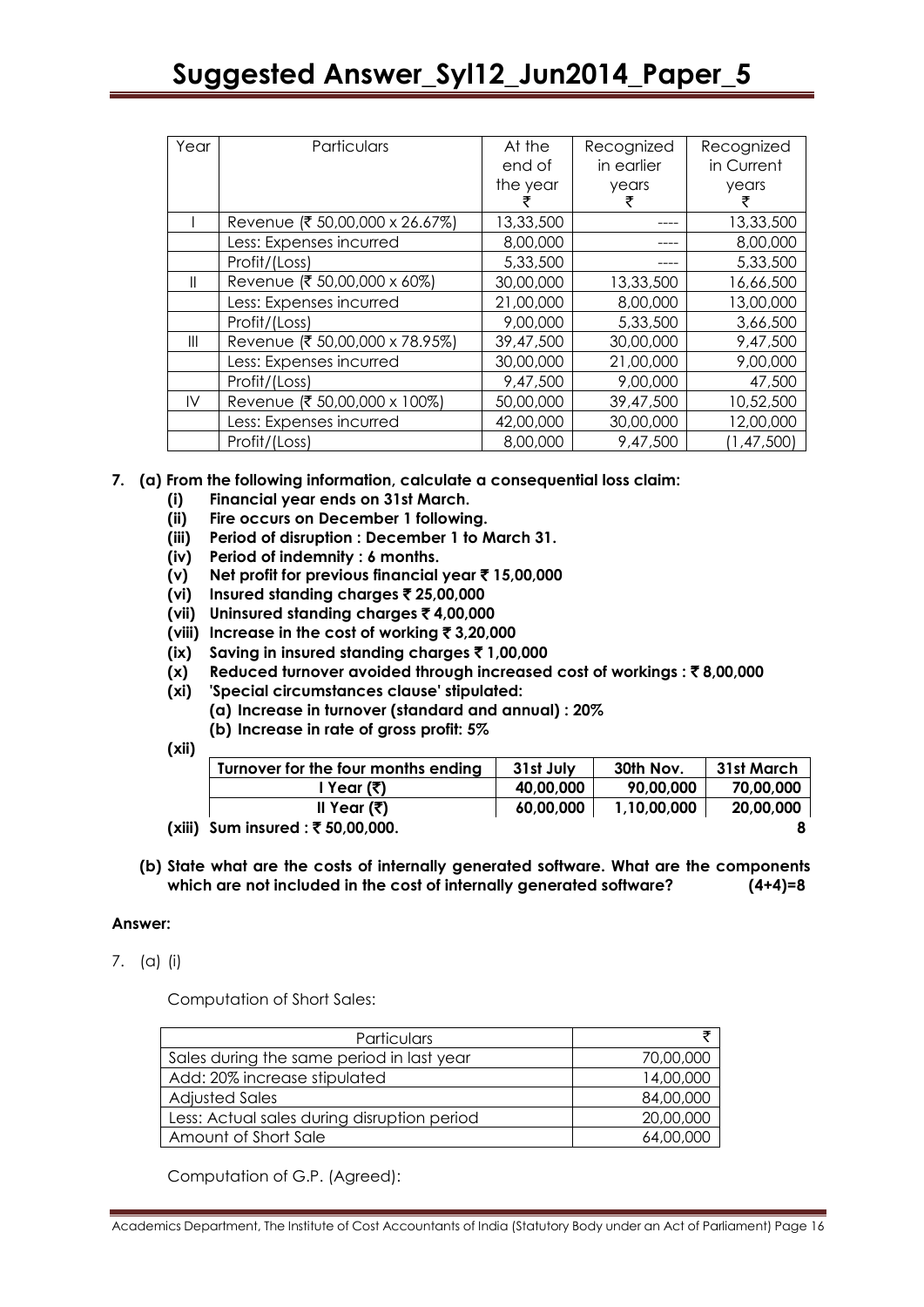Rate of Gross Profit (G.P.) for preceding accounting year:

re of Gross Protit (G.P.)<br>Net Profit + Insured Star<br>Nes for the preceding c<br>40,00,000 × 100 = 20% 100 ing year:<br>15,00,000 + 25,00,000<br>40,00,000 + 90,00,000 + 70,00,000 Rate of Gross Profit (G.P.) for preceding accounting year:<br>NetProfit + InsuredStandingCharges<br>Sales for the preceding accounting year  $\times 100 = \frac{15,00,000 + 25,00,000}{40,00,000 + 90,00,000 + 70,00}$ Net Profit + Insured Standing Charges  $\frac{15,00,000+25,00,000}{40,00,000+90,00,000+70,00,000}\times$  $+$ InsuredStandingCharges<br> $\times 100 = \frac{15,00,000+}{10000000}$ 

Net Prom +<br>ales for the<br>40,00,000<br>2,00,00,000  $=\frac{48,88,888}{6,8888888} \times 100=$ 

∴ Agreed Rate of G.P =  $20\% + 5\% = 25\%$ .

Loss of profit on Short Sales =  $25\%$  of ₹64,00,000 i.e. ₹16,00,000.

| Particulars                                                  |             |
|--------------------------------------------------------------|-------------|
| Annual Turnover [12 months immediately preceding the date of | 2,40,00,000 |
| firel                                                        |             |
| Add: 20% Increase                                            | 48,00,000   |
| <b>Adjusted Annual Sales</b>                                 | 2,88,00,000 |
| G.P. on Adjusted Annual sales or Insurable Amount            | 72,00,000   |
| ₹2,88,00,000×25%                                             |             |

Computation of Additional Expenses to be considered:

| Particulars                                                                                                       | ヺ        |
|-------------------------------------------------------------------------------------------------------------------|----------|
| (a) Actual expense incurred                                                                                       | 3,20,000 |
| (b) G.P on reduced turnover avoided ₹8,00,000×25% i.e. ₹2,00,000                                                  | 2,00,000 |
| (C)<br>Net Profit + Insured Standing Charges<br>Increase in cost of workingx<br>Net Profit + All Standing Charges |          |
| i.e.₹3,20,000× $\frac{(15,00,000+25,00,000)}{(15,00,000+29,00,000)}$ i.e.₹2,90,909.                               | 2,90,909 |
| Hence, least of (a), (b) and (c) i.e. $\overline{3}2,00,000$ will be considered                                   |          |

Computation of Claim:

| Particulars                                                                       | チ         |
|-----------------------------------------------------------------------------------|-----------|
| Loss of profit on short sales                                                     | 16,00,000 |
| Add: Additional Expenses allowed                                                  | 2,00,000  |
| Less: Savings in insured charges                                                  | 1,00,000  |
|                                                                                   | 17,00,000 |
| Insured Amount<br>Insurable Amount × Totalconsequential loss<br>Insurance Claim = | 11,80,556 |
| $\frac{$50,00,000}{$72,00,000}$ ×₹17,00,000<br>i.e.                               |           |

(b)The cost of internally generated software is the sum of expenditure incurred from the time when the software first met the recognition criteria for an intangible asset as stated in AS – 26. The cost of internally generated software comprises all expenditure that can be directly attributed or allocated at a reasonable basis to create software for its intended use.

The cost includes:

- (i) Expenditure on materials and services used in developing the software;
- (ii) The salaries, wages and other employment related costs of personnel directly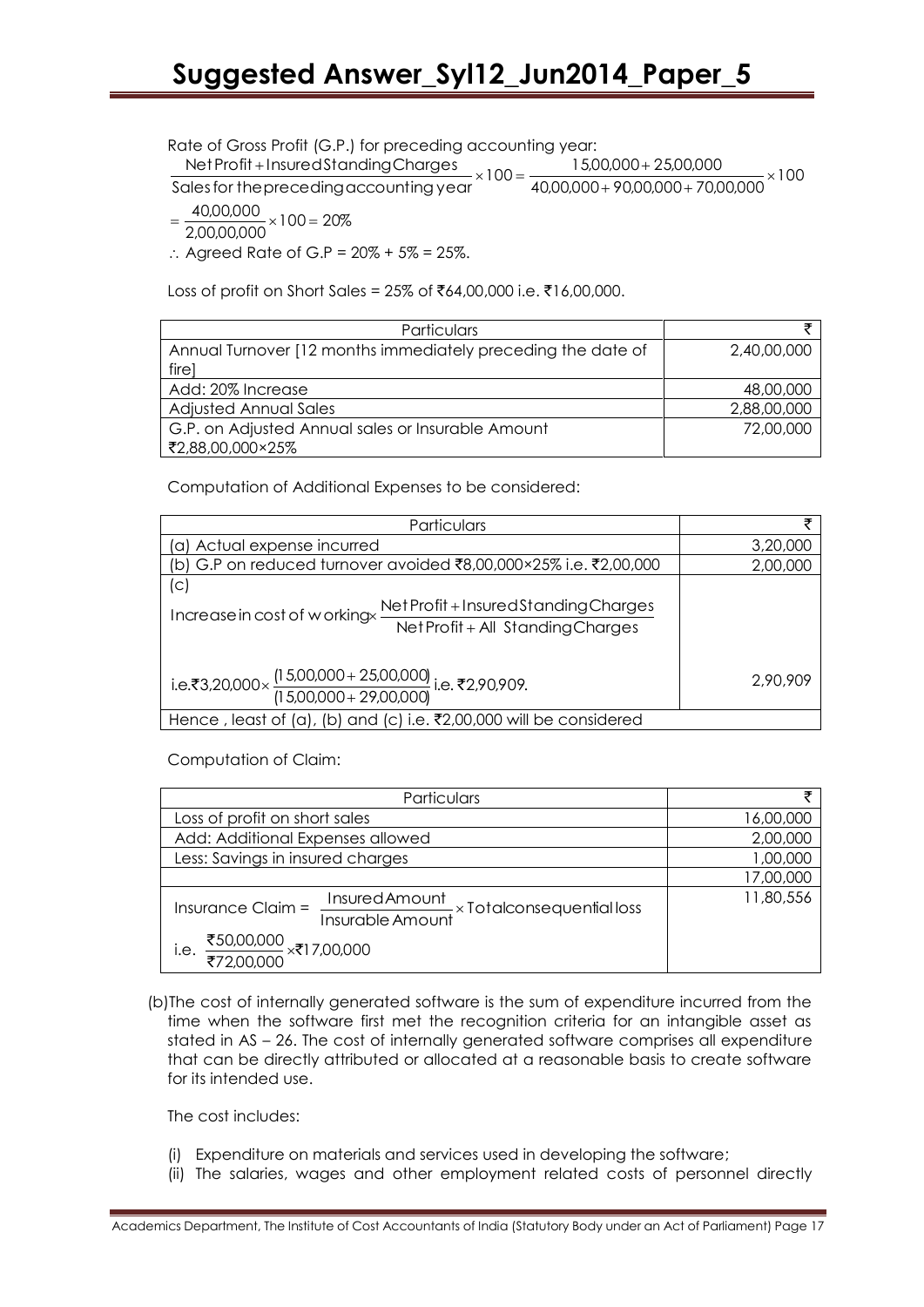engaged in developing the software;

- (iii) Any expenditure that is directly attributed to generate the software;
- (iv) Overheads related to developing the software that can be allocated on a reasonable and consistent basis.

The following are not the components of the cost of internally generated software:

- (i) Selling, administration and other general overhead expenditure unless the expenditure can be directly attributable to the development of the software
- (ii) Clearly identified inefficiencies and initial operating losses incurred before software achieves the planned performance, and
- (iii) Expenditure on training of the staff to use the internally generated software.

## **8. (a) On 1st July, 2013 B. Dutta of Kolkata consigned 250 Computers costing** ` **28,000 each to T. Ramasami, Chennai. Expenses of** ` **17,000 were met by the consignor. T. Ramasami spent** ` **14,500 for clearance on 31st July, 2013 and selling expenses were** ` **1,500 per computer as and when the sale made by consignee. T. Ramasami sold on 4th September, 2013, 150 computers at** ` **40,000 per computer and again on 21st September, 75 computers at ₹42,500.**

**Mr. Ramasami was entitled to a commission of** `**1,500 per computer sold plus one-fourth of the amount by which the gross sale proceeds less total commission there on exceeded a sum calculated at the rate of** ` **35,000 per computer sold. T. Ramasami sent the account sale and the amount due to B. Dutta on 30th September, 2013 by bank demand draft.** 

**You are required to show the consignment account and T. Ramasami's account in the books of B. Dutta. 8**

**(b) A Life Insurance Company gets its valuation made once in every two years. Its life assurance fund on 31st Dec. 2012 stood at** ` **55,55,000 before providing for** ` **55,000 being the shareholders' dividend for 2012. Its actuarial valuation on 31st Dec. 2012 disclose a net liability of** ` **35,00,000. An interim bonus of** ` **1,00,000 was paid to the policyholders during the previous two years.**

**You are required to show:**

- **(i) Valuation Balance Sheet.**
- **(ii) New Profit for the period.**
- **(iii) The Distribution of the surplus. 8**

#### **Answer:**

8. (a)

# Books of B. Dutta of Kolkata Consignment to Chennai Account

| Dr.  |                                           |           |      |                                             |            |
|------|-------------------------------------------|-----------|------|---------------------------------------------|------------|
| Date | <b>Particulars</b>                        | Amount    | Date | Particulars                                 | Amount (₹) |
|      |                                           |           |      |                                             |            |
|      | 01.07.13 To Goods Sent on Consignment A/c |           |      | 70,00,000 04.09.12 By T. Ramasami (Sales)   | 60,00,000  |
|      | $[01.07.13]$ To Bank A/c (Exp.)           |           |      | 17,000 21.09.13 By T. Ramasami (Sales)      | 31,87,500  |
|      | 31.07.13 To T. Ramasami (Clearance Exp.)  |           |      | 14,500 30.09.13 By Stock on Consignment A/c | 7.03.150   |
|      | 04.09.13 To T. Ramasami (Selling Exp.)    | 2,25,000  |      |                                             |            |
|      | 21.09.13 To T. Ramasami (Selling Exp.)    | 1,12,500  |      |                                             |            |
|      | 30.09.13 To T. Ramasami (Commission)      | 5,32,500  |      |                                             |            |
|      | 30.09.13 To Profit & Loss A/c             | 19,89,150 |      |                                             |            |
|      |                                           | 98,90,650 |      |                                             | 98,90,650  |

#### T. Ramasami Account (Chennai)

| $\Gamma$<br>ᆈ. |             |             |      |             | . اب   |
|----------------|-------------|-------------|------|-------------|--------|
| Date           | Particulars | Amount<br>ヽ | Date | Particulars | Amount |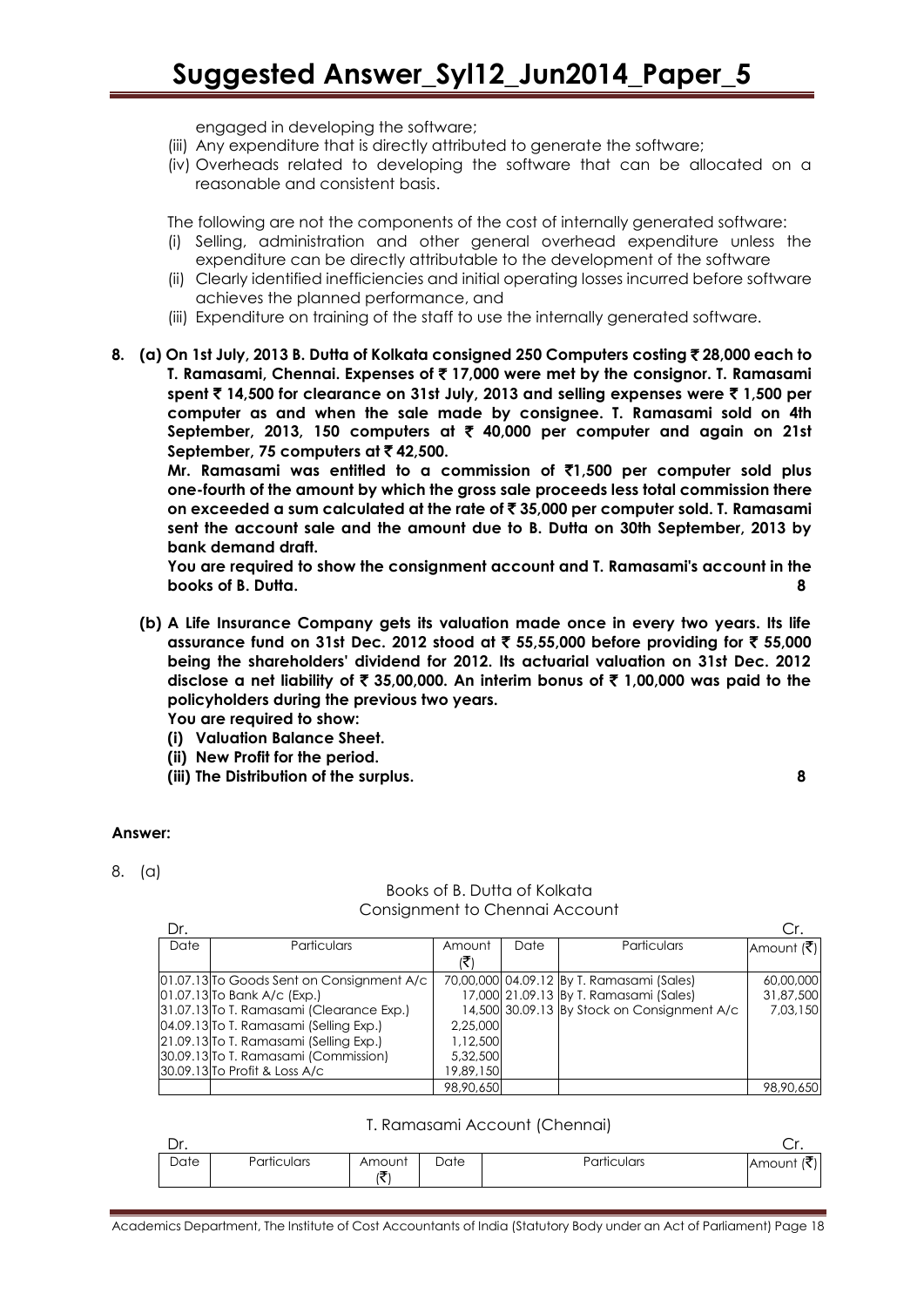|  | 04.09.13 To Consignment A/c |           | 60,00,000 31.07.13 By Consignment A/c (Clearance Exp.) | 14,500    |
|--|-----------------------------|-----------|--------------------------------------------------------|-----------|
|  | 21.09.13 To Consignment A/c |           | 31,87,500 04.09.13 By Consignment A/c (Selling Exp.)   | 2,25,000  |
|  |                             |           | 21.09.13 By Consignment A/c (Selling Exp.)             | 1.12.500  |
|  |                             |           | 30.09.13 By Consignment A/c (Commission)               | 5,32,500* |
|  |                             |           | 30.09.13 By Bank A/c                                   | 83,03,000 |
|  |                             | 91,87,500 |                                                        | 91,87,500 |

#### **Working Notes:**

(i) Calculation of Commission:

Let 'x' be total commission  $x = (225 \times 1,500) + \frac{1}{4} [60,00,000 + 31,87,500 - x - 1] (35,000 \times 225)]$  $x = 3,37,500 + \frac{1}{4} (91,87,500 - x - 78,75,000)$  $x = 3,37,500 + 3,28,125 - \frac{x}{x}$ 4 5 4 x = 6,65,625  $x = 5,32,500*$ 

(ii)

Valuation of stock on consignment

| Particulars                                                               |          |
|---------------------------------------------------------------------------|----------|
| Valuation of stock on consignment:                                        |          |
| $250 - 150 - 75 = 25$ computers @ ₹ 28,000                                | 7,00,000 |
| $\frac{25}{250}$<br>Add: Consignor's Expenses = 17,000 x                  | 1,700    |
| $\frac{25}{1}$<br>Add: Share of consignee's Clearing Exp. 14,500 x<br>250 | 1,450    |
| Value of unsold stock                                                     | 7.03.150 |
|                                                                           |          |

## (b) (i) Preparation of Valuation Balance Sheet:

| <b>Particulars</b>                   | Amount (₹) |
|--------------------------------------|------------|
| Life Assurance Fund as on 31.12.2012 | 55,55,000  |
| Less: Dividend for the year 2012     | 55,000     |
|                                      | 55,00,000  |

#### ………………………….. Co. Ltd. Valuation Balance Sheet as at 31st December 2012

| <b>Liabilities</b>              |           | <b>Assets</b>              |           |
|---------------------------------|-----------|----------------------------|-----------|
| Net Liabilities a per Actuarial | 35,00,000 | Life Assurance Fund as per | 55,00,000 |
| Valuation as at 31.12.2012      |           | <b>Balance Sheet</b>       |           |
| Surplus                         | 20,00,000 |                            |           |
|                                 | 55,00,000 |                            | 55,00,000 |

## (ii) Net Profit for the Period:

| <b>Particulars</b>                       | Amount (₹) |
|------------------------------------------|------------|
| Surplus (as per Valuation Balance Sheet) | 20,00,000  |
| Add: Interim bonus for the period        | 1,00,000   |